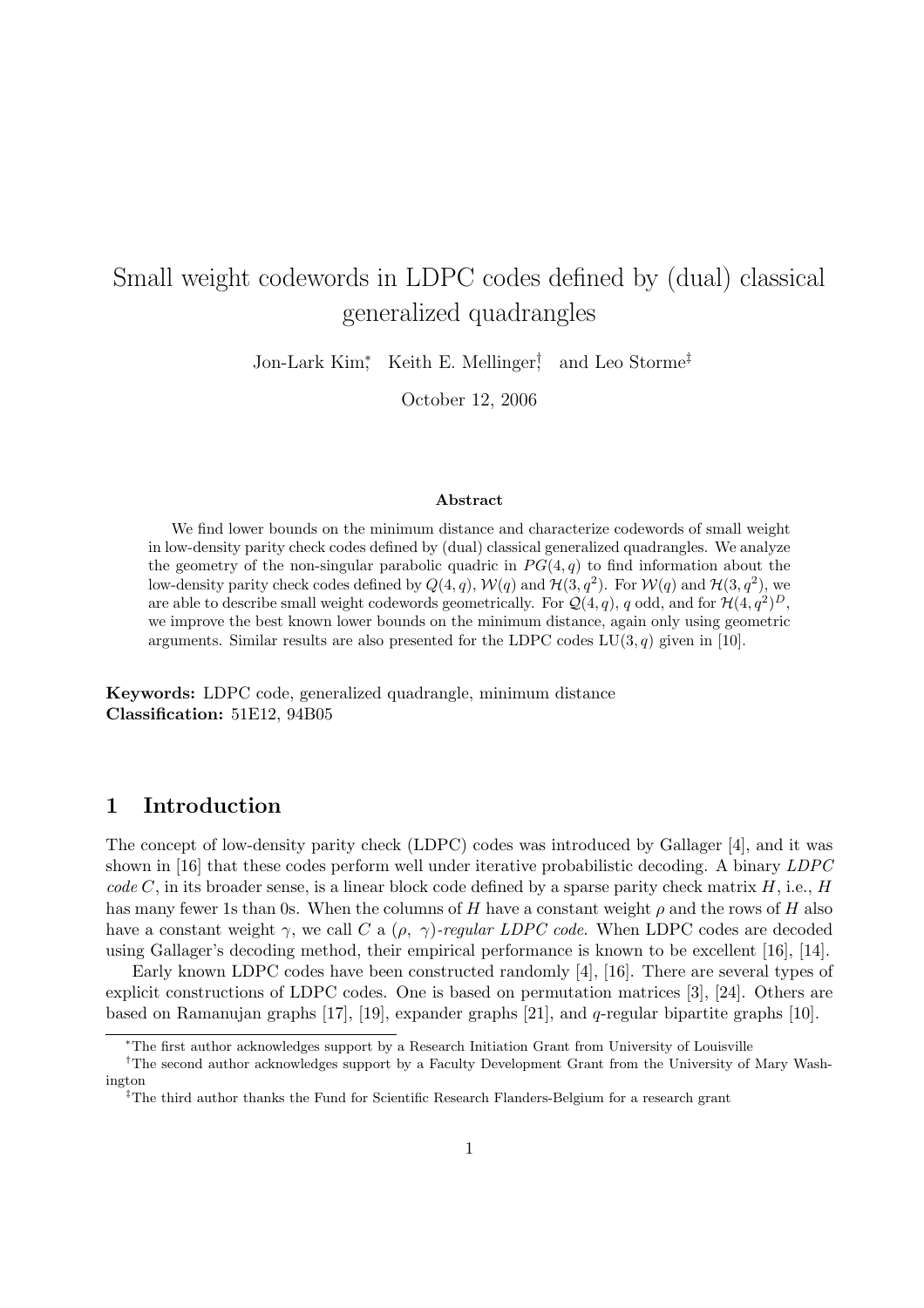In 2001, Kou et al. [11] examined classes of LDPC codes defined by incidence structures in finite geometries. Since then, other LDPC codes have been produced based on various incidence structures in discrete mathematics and finite geometry (for example, [7], [8], [9], [15], [25], [26]). In particular, Vontobel and Tanner [25] considered the LDPC codes generated by generalized polygons, focusing on generalized quadrangles. They demonstrated that some generalized quadrangle LDPC codes perform well under the sum product algorithm [16]. Later, Liu and Pados [13] showed that all LDPC codes derived from finite classical generalized quadrangles are quasi-cyclic, and they gave the explicit size of the circulant blocks in the parity check matrix. Their simulation results show that several generalized polygon LDPC codes have powerful bit-error-rate performance when decoding is carried out via low-complexity variants of belief propagation [13].

In [6], the problem of determining the minimum distance of LDPC codes was addressed. Furthermore, Liu and Pados proved in [13] that the binary LDPC codes defined by generalized quadrangles only have codewords of even weight. We contribute in this article to the problem of finding the minimum distance of LDPC codes defined by the incidence structure of (dual) classical finite generalized quadrangles. We either find improved lower bounds on the minimum distances of these codes or characterize their low weight codewords using geometric techniques.

Furthermore we will obtain similar results for  $LU(3, q)$  [10] whose parity check matrix  $H(3, q)$  or  $H(3, q)^T$  is defined by the incidence structure which consists of part of the generalized quadrangle  $W(q)$  or  $\mathcal{Q}(4,q)$ , respectively.

This paper consists of six sections. Section 2 gives an introduction to generalized quadrangles and LDPC codes defined by them. Section 3 classifies geometrically the small weight codewords in the LDPC code defined by  $W(q)$  or  $\mathcal{H}(3,q^2)$ . In Sections 4 and 5, we improve the lower bounds on the minimum weight of codewords in  $\mathcal{Q}(4,q)$ , q odd, and  $\mathcal{H}(4,q^2)^D$ , respectively. In Section 6, we study codewords of small weight in  $LU(3, q)$  and improve a lower bound on the minimum distance of  $LU(3, q)$  defined by  $H(3, q)^T$ .

### 2 Generalized quadrangles

We provide a brief overview of generalized quadrangles and refer the reader to [5] or [18] for more details.

A generalized quadrangle  $\Gamma$ , also denoted by  $GQ$ , is defined axiomatically as a set of points and lines such that:

- (a) any two distinct points are on at most one common line,
- (b) all lines are incident with the same number of points, and all points are incident with the same number of lines, and,
- (c) if the point P of Γ is not incident with the line  $\ell$  of Γ, then there is precisely one line through P intersecting  $\ell$ .

Note that the last axiom forces the non-existence of triangles in generalized quadrangles. The common number of points on a line is denoted by  $s + 1$ , and the common number of lines through a point is denoted by  $t + 1$ . The pair  $(s, t)$  is called the *order* of the generalized quadrangle Γ,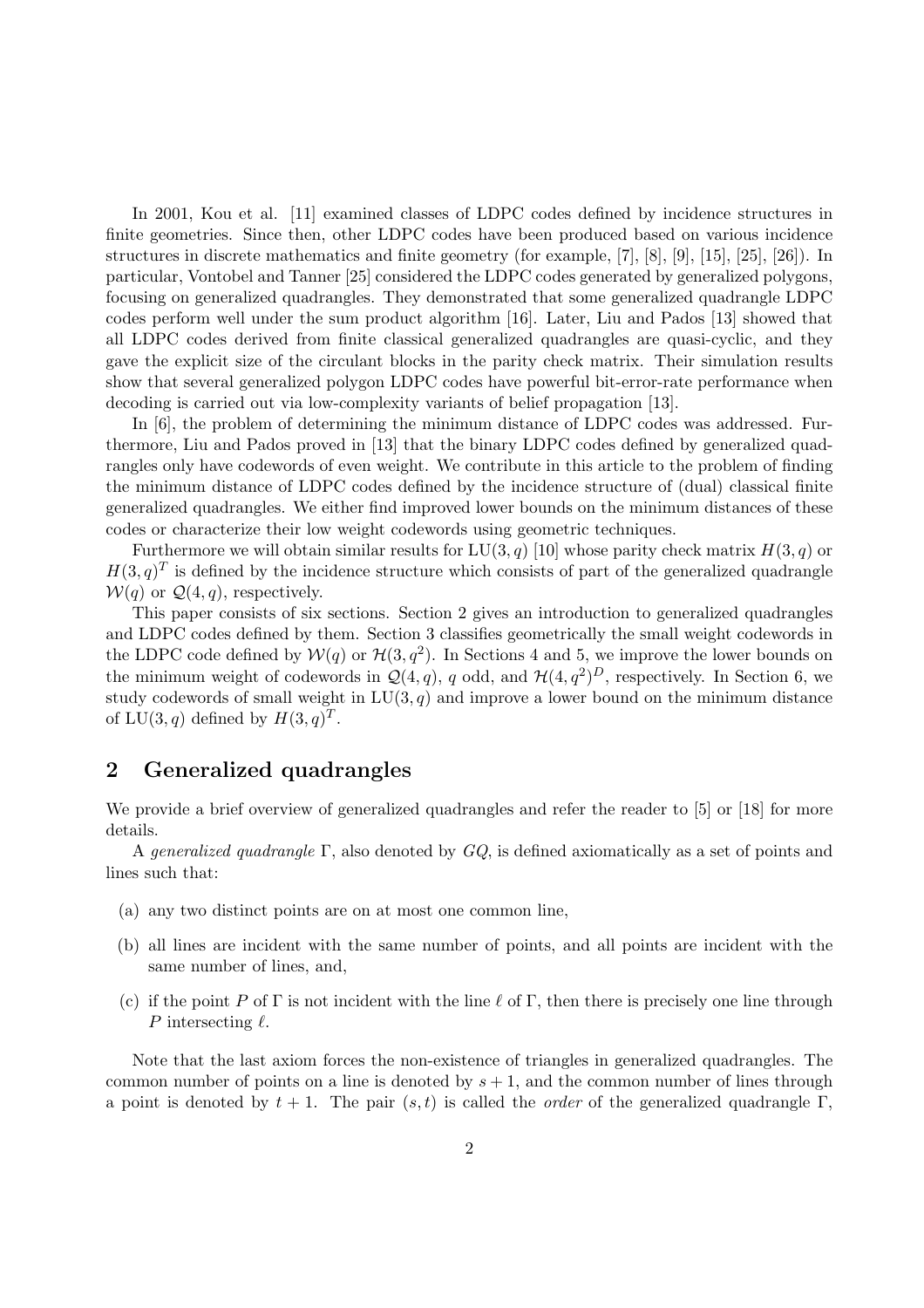and  $\Gamma$  is also denoted by  $\mathrm{GO}(s,t)$ . Interchanging the roles of points and lines in a generalized quadrangle Γ of order  $(s, t)$  gives the *dual* generalized quadrangle  $\Gamma^D = \overline{\Gamma}$  of order  $(t, s)$ . Counting techniques show that the number of points in a  $GQ(s, t)$  is  $(s + 1)(st + 1)$  and the number of lines is  $(t+1)(st+1)$ .

All of the generalized quadrangles that we will discuss in this article arise, up to duality, naturally in a finite projective space  $PG(n, q)$ . The first family of generalized quadrangles is denoted by  $\mathcal{Q}(n, q)$ . Consider a non-singular quadric  $\mathcal{Q}$  of projective index 1 in the projective space  $PG(n, q)$ ,  $n = 3, 4$ , or 5. The points of Q together with the lines of Q, which are the subspaces of maximal dimension contained in  $\mathcal{Q}$ , form the generalized quadrangle  $\mathcal{Q}(n,q)$ . We concentrate on the cases  $n = 4, 5$ . The GQ  $\mathcal{Q}(4,q)$  is formed by a non-singular parabolic quadric of  $PG(4,q)$ . Without loss of generality, we can define this quadric by the quadratic form  $X_0^2 + X_1X_2 + X_3X_4 = 0$ , and in this case  $s = t = q$ . When  $n = 5$ , the GQ  $\mathcal{Q}^-(5,q)$  is formed by the non-singular elliptic quadric in  $PG(5, q)$ . Without loss of generality, this quadric can be defined by a quadratic form  $f(X_0, X_1) + X_2X_3 + X_4X_5 = 0$ , where  $f(X_0, X_1)$  is an irreducible homogeneous quadratic form over  $GF(q)$ . In this case,  $s = q$  and  $t = q^2$ .

Now let U be a non-singular Hermitian variety in  $PG(n,q^2)$ ,  $n = 3$  or 4. Without loss of generality, we can use the equation  $X_0^{q+1} + X_1^{q+1} + \cdots + X_n^{q+1} = 0$  to define  $\mathcal{U}$ . The points of  $\mathcal{U}$ , together with the lines of U, define a generalized quadrangle, denoted by  $\mathcal{H}(n, q^2)$ . In this case,  $s = q^2$  and  $t = q$  when  $n = 3$ ; and  $s = q^2$  and  $t = q^3$  when  $n = 4$ .

Finally, the points of  $PG(3, q)$ , together with the self-polar lines of a symplectic polarity  $\eta$ , form a generalized quadrangle  $W(q)$  with  $s = t = q$ . The geometry is quite interesting in this case. We obtain a set of  $q^3 + q^2 + q + 1$  lines of  $PG(3, q)$  with the property that through every point P of  $PG(3, q)$ , there are exactly  $q + 1$  coplanar lines of  $W(q)$  lying in the plane  $P^{\eta}$ , and in every plane II, there are exactly  $q + 1$  concurrent lines of  $W(q)$  passing through the point  $\Pi^{\eta}$ .

The above described generalized quadrangles are called the classical generalized quadrangles, and their duals are called the *dual classical* generalized quadrangles.

In a generalized quadrangle, we denote the set of points collinear with a point P by  $P^{\perp}$ , and the set of lines intersecting a given line  $\ell$  by  $\ell^{\perp}$ . For  $\mathcal{W}(q)$ ,  $P^{\perp} = P^{\eta}$ .

The following relations between these (dual) classical generalized quadrangles are known [18].

**Theorem 2.1.** (1) The generalized quadrangle  $\mathcal{Q}(4,q)$  is isomorphic to the dual of  $\mathcal{W}(q)$ .

- (2) The generalized quadrangles  $W(q)$  and  $Q(4,q)$  are self-dual if and only if q is even.
- (3) The generalized quadrangle  $\mathcal{Q}^-(5,q)$  is isomorphic to the dual of  $\mathcal{H}(3,q^2)$ .

Recently, q-regular bipartite graphs  $D(m, q)$  [12] were used to define the code LU $(m, q)$  [10, 20] for the study of LDPC codes. We recall that  $LU(3, q)$  has parity check matrix either  $H(3, q)$  or  $H(3, q)^T$ , where  $H(3, q)$  is the incidence matrix with rows indexed by lines  $[x, y, z] \in GF(q)^3$  and columns indexed by points  $(a, b, c) \in GF(q)^3$ . A point  $(a, b, c)$  is incident with a line  $[x, y, z]$  if and only if  $y = ax + b$  and  $z = ay + c$ .

In what follows, we give a geometric description of  $H(3, q)$  in terms of  $W(q)$ . Let  $\Gamma(H(3, q))$  be the point-line geometry whose incidence matrix is  $H(3, q)$ .

Consider first of all the generalized quadrangle  $W(q)$  defined by the symplectic polarity  $\eta$ , and a point P and a line  $\ell$  of  $W(q)$ , where  $P \in \ell$ .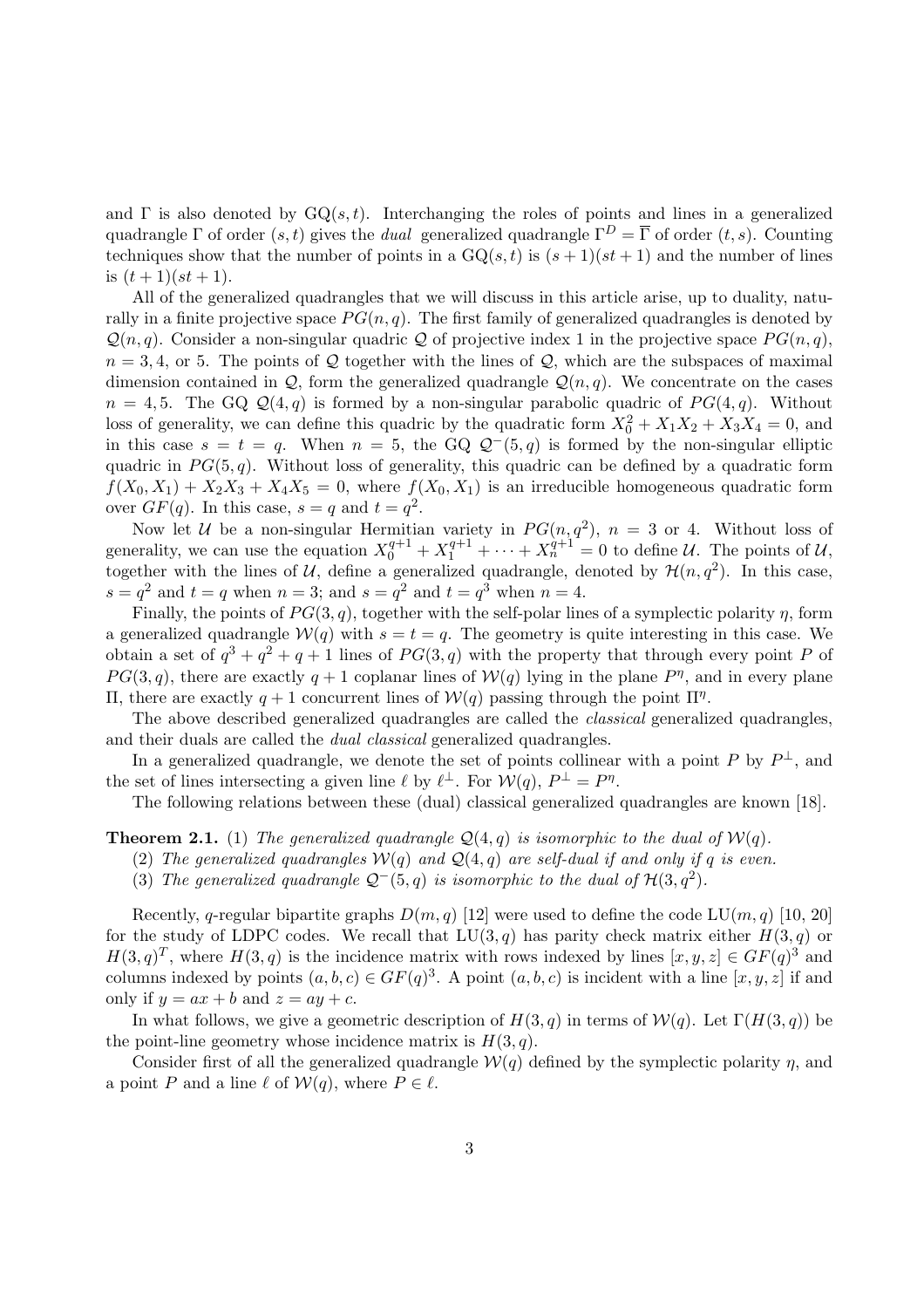- (1) The point set of  $\Gamma(H(3,q))$  consists of the point set  $PG(3,q) \setminus P^{\perp}$ .
- (2) The line set of  $\Gamma(H(3,q))$  consists of the lines of  $W(q)$ , not belonging to  $\ell^{\perp}$ .
- (3) The incidences of the points and the lines of  $\Gamma(H(3,q))$  coincide with the incidences in  $PG(3,q).$

Since we cancel  $P^{\perp}$  and  $\ell^{\perp}$  from  $\mathcal{W}(q)$ , we denote  $\Gamma(H(3,q))$  also by  $\mathcal{W}(q) \setminus (P^{\perp} \cup \ell^{\perp})$ .

The incidence matrix H of a generalized quadrangle  $\Gamma$ , or of a subset  $\Gamma$  of a generalized quadrangle, is the matrix with rows labeled by the lines  $\ell$  of Γ, columns labeled by the points P of Γ, and with a matrix entry, indexed by P and  $\ell$ , equal to one when P is incident with  $\ell$ , and zero when P is not incident with  $\ell$ . The dual of the code generated by the incidence matrix of  $GQ(s, t)$  is a  $(\rho := t + 1, \gamma := s + 1)$ -LDPC code of length  $(s + 1)(st + 1)$ . Similarly if we consider  $GQ(s, t)^{D}$ , we get a  $(\rho := s+1, \gamma := t+1)$ -LDPC code of length  $(t+1)(st+1)$ . Finally, LU(3, q) is a  $(q, q)$ -LDPC code of length  $q^3$ .

For many applications, we are interested in the binary linear code with this incidence matrix  $H$  as parity check matrix. Nevertheless, we can also address the codes defined by  $H$  over the finite field  $GF(q)$  in the cases  $\mathcal{Q}(n,q)$  and  $\mathcal{W}(q)$ , and over the finite field  $GF(q^2)$  in the case  $\mathcal{H}(n,q^2)$ , or over the prime field  $GF(p)$  of  $GF(q = p^h)$  or  $GF(q^2 = p^{2h})$ . We will address the problem of finding the minimum distance of LDPC codes and of characterizing small weight codewords in LDPC codes. The methods applied here are valid both for binary LDPC codes, LDPC codes over  $GF(q)$  or  $GF(q^2)$ , and for LDPC codes over  $GF(p)$  [2].

Let  $\mathcal C$  be a binary linear code defined by the parity check matrix  $H$ . For every binary LDPC code, there is an associated bipartite graph, called the "Tanner graph", which represents the code. In this setting, the Tanner graph is simply the bipartite incidence graph of the corresponding geometry. It is well regarded in the theory of low-density parity check codes that high girth in this graph increases the efficiency of the decoding. In general, girth 4 is considered to be poor. Note that using generalized quadrangles, or some subset thereof, implies a girth of at least 8 in the Tanner graph. This is one motivation for studying LDPC codes arising from generalized quadrangles, or from a subset of a generalized quadrangle.

Let C be an LDPC code defined by a generalized quadrangle  $\Gamma$ , or by a subset  $\Gamma$  of a generalized quadrangle. A codeword  $\mathbf{c} = (c_1, c_2, \dots, c_n)$  in C satisfies  $\mathbf{c}H^T = \overline{0}$ . Hence, the codeword c defines through its non-zero positions which correspond to points of  $\Gamma$ ,

(\*) a set S of points of  $\Gamma$  such that every line of  $\Gamma$  contains 0 or at least 2 of the points of S.

Alternatively, we can work in the dual generalized quadrangle  $\Gamma^D$ . Here, this codeword **c** defines

 $(*^*)$  a set S of lines of  $\Gamma^D$  such that every point of  $\Gamma^D$  lies on 0 or on at least 2 of the lines of S.

We will refer to these as Property  $(*)$  and  $(**)$ . These properties  $(*)$  and  $(**)$  can be used for binary LDPC codes, and for LDPC codes over  $GF(q)$ ,  $GF(q^2)$ , or over  $GF(p)$ , p prime. We note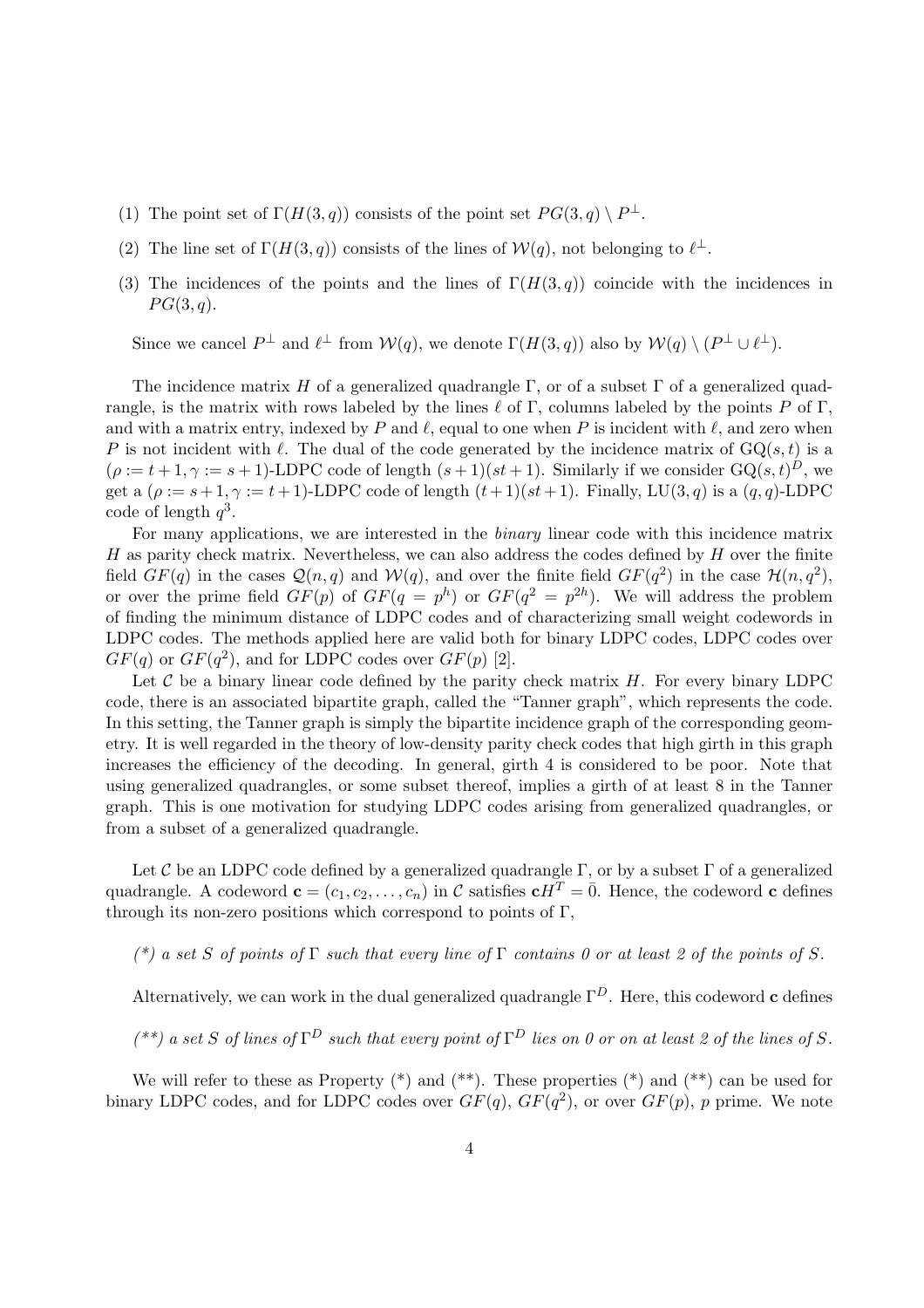that  $(*)$  and  $(*)$  are necessary conditions that codewords must satisfy. More precisely, we use for instance  $(**)$  to get information on which lines belong to such a set S. Then we look for the coordinates in c corresponding to these lines of S.

**Example 2.2.** Consider  $W(q)$ , the GQ formed by the points of  $PG(3, q)$  together with the set of lines self-polar with respect to some symplectic polarity  $\eta$ . It is known that the classical generalized quadrangle  $\mathcal{Q}(4,q)$  is the dual of  $\mathcal{W}(q)$  (Theorem 2.1 (3)). We start the description of codewords in this dual generalized quadrangle  $\mathcal{Q}(4, q)$ .

Recall that a regulus of  $PG(3,q)$  is a set of transversal lines to three pairwise skew lines. That is, a regulus R is a set of  $q+1$  lines of  $PG(3, q)$  with the property that any line meeting three lines of R, meets in fact all  $q + 1$  lines of R. Recall that the set of points covered by a regulus forms a quadratic surface of  $PG(3, q)$ , the so-called *hyperbolic quadric*  $\mathcal{Q}^+(3, q)$ .

Consider a hyperbolic quadric  $\mathcal{Q}^+(3,q)$  contained in  $\mathcal{Q}(4,q)$ . This hyperbolic quadric consists of the  $q+1$  lines of one regulus R and the  $q+1$  lines of its *opposite* regulus  $\mathcal{R}^{opp}$ , which is the set of the transversal lines to  $\mathcal{R}$ .

Clearly this hyperbolic quadric  $\mathcal{Q}^+(3, q)$  is a set of lines of  $\mathcal{Q}(4, q)$  such that every point lies on 0 or on at least 2 of the lines (Property (\*\*)). Label the lines of R by  $\ell_0, \ldots, \ell_q$ , and the lines of the opposite regulus by  $m_0, \ldots, m_q$ . In  $W(q)$ , these lines correspond to two sets of points  $\{p_0, \ldots, p_q\}$ and  $\{r_0, \ldots, r_q\}$  lying on two non self-polar lines  $\ell$  and  $\ell^{\eta}$  under the symplectic polarity  $\eta$ .

Identify the positions in the codeword  $\bf{c}$  with their corresponding points in Γ. Create the vector **c** with 1 in the coordinates corresponding to the points  $p_i$ , with  $-1$  in the coordinates corresponding to the points  $r_j$ , and zero in its other positions. As every point of  $\mathcal{Q}(4,q)$  lies on either 0 or 2 of the lines of  $\mathcal{Q}^+(3, q)$ , every line of  $\mathcal{W}(q)$  contains either 0 or 2 of the points in  $\{p_0, \ldots, p_q\} \cup \{r_0, \ldots, r_q\}$ , one from each set. Moreover,  $c$  is orthogonal to every row of  $H$  and so it defines a codeword of weight  $2(q + 1)$  of the LDPC code arising from the generalized quadrangle  $W(q)$ . This in fact is a codeword of minimal weight of this LDPC code [1, Lemma 2.4].

In Table 1, the lower bounds on the minimum distances  $d$  of the LDPC codes arising from the (dual) classical generalized quadrangles of [13] are given. These lower bounds arise from bounds called the bit-oriented bound, parity-oriented bound, and tree bound [22, 23, 25].

These lower bounds are in accordance with the results of Bagchi and Sastry [1] who showed that the minimum distance is at least  $2(t + 1)$ , with equality if and only if the generalized quadrangle  $\Gamma = GQ(s,t)$  contains subquadrangles of order  $(1,t)$ . This is the case for  $W(q)$  and  $\mathcal{H}(3,q^2)$ . Example 2.2 shows this for  $W(q)$ . For  $\mathcal{H}(3,q^2)$ , simply consider the  $2(q+1)$  points of  $\mathcal{H}(3,q^2)$  lying on two polar secant lines  $\ell$  and  $\ell^{\eta}$  to  $\mathcal{H}(3, q^2)$ , with  $\eta$  the unitary polarity defining  $\mathcal{H}(3, q^2)$ . By constructing the vector having 1 in the positions corresponding to the points of  $\ell \cap H(3, q^2)$ , -1 in the positions corresponding to the points of  $\ell^{\eta} \cap \mathcal{H}(3, q^2)$ , and zero elsewhere, a codeword of weight  $2(q+1)$  in the LDPC code arising from  $\mathcal{H}(3,q^2)$  is obtained.

In the cases  $W(q)$  and  $\mathcal{H}(3, q^2)$ , we characterize small weight codewords in the corresponding LDPC codes, using geometric arguments. In the cases  $\mathcal{Q}(4,q)$ , q odd, and  $\mathcal{H}(4,q^2)^D$ , we improve the lower bound on d of Table 1 greatly by using geometric arguments.

We investigate in a similar way the LDPC codes arising from  $H(3, q)$  and  $H(3, q)^T$ . For  $H(3, q)$ , we characterize the codewords of small weight, and for  $H(3, q)^T$ , we present an improved lower bound on the minimum distance.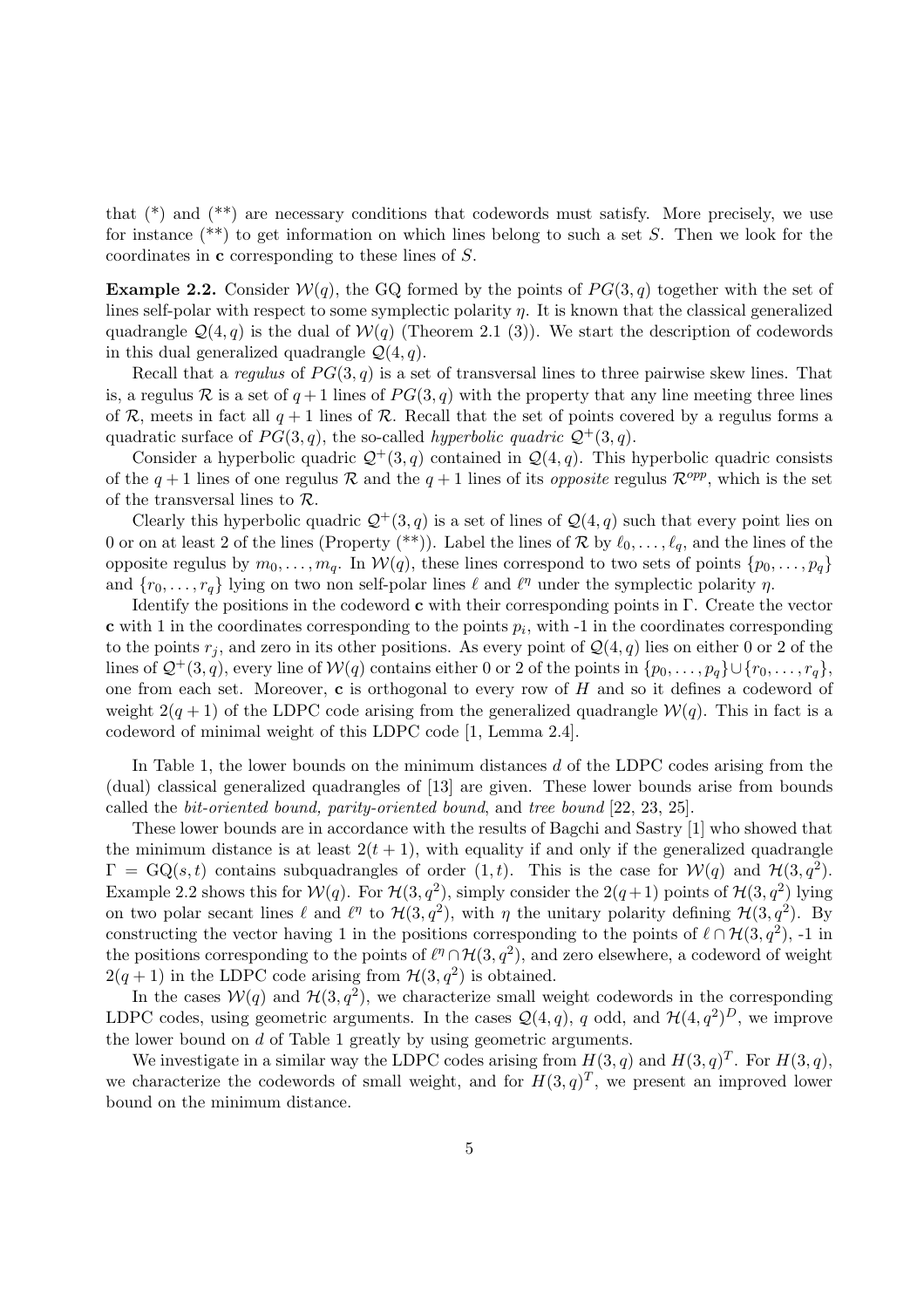| LDPC code                  | Order $(s,t)$          |                           |
|----------------------------|------------------------|---------------------------|
| $W(q)$ , $q = 2^e$         | (q,q)                  | $2(q+1)$                  |
| $W(q)$ , q odd             | (q,q)                  | $2(q+1)$                  |
| $\mathcal{Q}(4,q)$ , q odd | (q,q)                  | $\geq 2(q+2)$             |
| $\mathcal{Q}^-(5,q)$       | $(q, q^2)$             | $\geq (q+1)(q^2-q+2)$     |
| $\mathcal{H}(3,q^2)$       | $(q^2,q)$              | $2(q+1)$                  |
| $\mathcal{H}(4,q^2)$       | $(q^2,q^3)$            | $\geq (q^2+1)(q^3-q^2+2)$ |
| $\mathcal{H}(4,q^2)^D$     | $\overline{(q^3,q^2)}$ | $\geq 2(q^2+1)$           |

Table 1: Minimum distances of GQ LDPC codes

### 3 Small weight codewords in  $W(q)$

The goal in this section is to classify geometrically the small weight codewords in the LDPC code C defined by  $W(q)$ . We remind the reader that, by Property  $(*)$ , a codeword corresponds to a set S of points of  $W(q)$  with the property that every line of  $W(q)$  meets S in 0 or in at least 2 points. As  $\mathcal{Q}(4,q)$  is isomorphic to the dual of  $\mathcal{W}(q)$ , we work in  $PG(4,q)$  and look at sets of lines lying in a parabolic quadric of  $PG(4, q)$  such that every point lies on 0 or on at least 2 of these lines (Property  $(**)$ ). Since we are working in  $W(q)^D$ , the columns of H correspond to the lines of  $W(q)^D = Q(4,q)$  and the rows of H correspond to the points of  $W(q)^D = Q(4,q)$ . We will therefore describe the coordinate positions in a codeword by their corresponding lines in  $\mathcal{Q}(4, q)$ .

It is known that the minimum distance, and hence minimum weight, of the LDPC code defined by  $W(q)$  is  $2(q+1)$  [1]. We have already mentioned that codewords of weight  $2(q+1)$  are relatively easy to generate when we describe them on the dual generalized quadrangle  $\mathcal{Q}(4, q)$ .

Let  $\mathcal{R} = \{\ell_1, \ldots, \ell_{q+1}\}\$  and  $\mathcal{R}^{opp} = \{m_1, \ldots, m_{q+1}\}\$  be a regulus and its opposite regulus. The vector with 1 in the coordinates representing the lines in  $R$  and  $-1$  in the coordinates representing the lines in  $\mathcal{R}^{opp}$  is clearly a codeword of the LDPC code arising from  $\mathcal{Q}(4,q)^D = \mathcal{W}(q)$ .

Now consider two hyperbolic quadrics lying in  $\mathcal{Q}(4, q)$  that intersect in a planar conic C. Let  $\mathcal{R}_1, \mathcal{R}_1^{opp}$  $1^{opp}, \mathcal{R}_2$ , and  $\mathcal{R}_2^{opp}$  $_{2}^{opp}$  be the reguli in these two quadrics. Moreover, let

$$
\mathcal{R}_1 = \{ \ell_1^{(1)}, \dots, \ell_{q+1}^{(1)} \}, \quad \mathcal{R}_1^{opp} = \{ m_1^{(1)}, \dots, m_{q+1}^{(1)} \},
$$
  

$$
\mathcal{R}_2 = \{ \ell_1^{(2)}, \dots, \ell_{q+1}^{(2)} \}, \quad \mathcal{R}_2^{opp} = \{ m_1^{(2)}, \dots, m_{q+1}^{(2)} \}.
$$

Then, the vector **v** with a 1 in the coordinates corresponding to the lines  $\ell_i^{(1)}$  $\stackrel{(1)}{i}$  and  $\ell_i^{(2)}$  $i^{(2)}$ , and a -1 in the coordinates corresponding to the lines  $m_i^{(1)}$  $j^{(1)}$  and  $m_j^{(2)}$  $j^{(2)}$ , forms a codeword of weight  $4q + 4$  of the LDPC code arising from  $\mathcal{Q}(4,q)^D = \mathcal{W}(q)$ .

In a similar fashion, consider two hyperbolic quadrics  $\mathcal{H}_1$  and  $\mathcal{H}_2$  of  $\mathcal{Q}(4,q)$  intersecting in a pair of intersecting lines. Let  $v_1$  be the vector corresponding to  $\mathcal{H}_1$ . So,  $v_1$  has 1 in the coordinates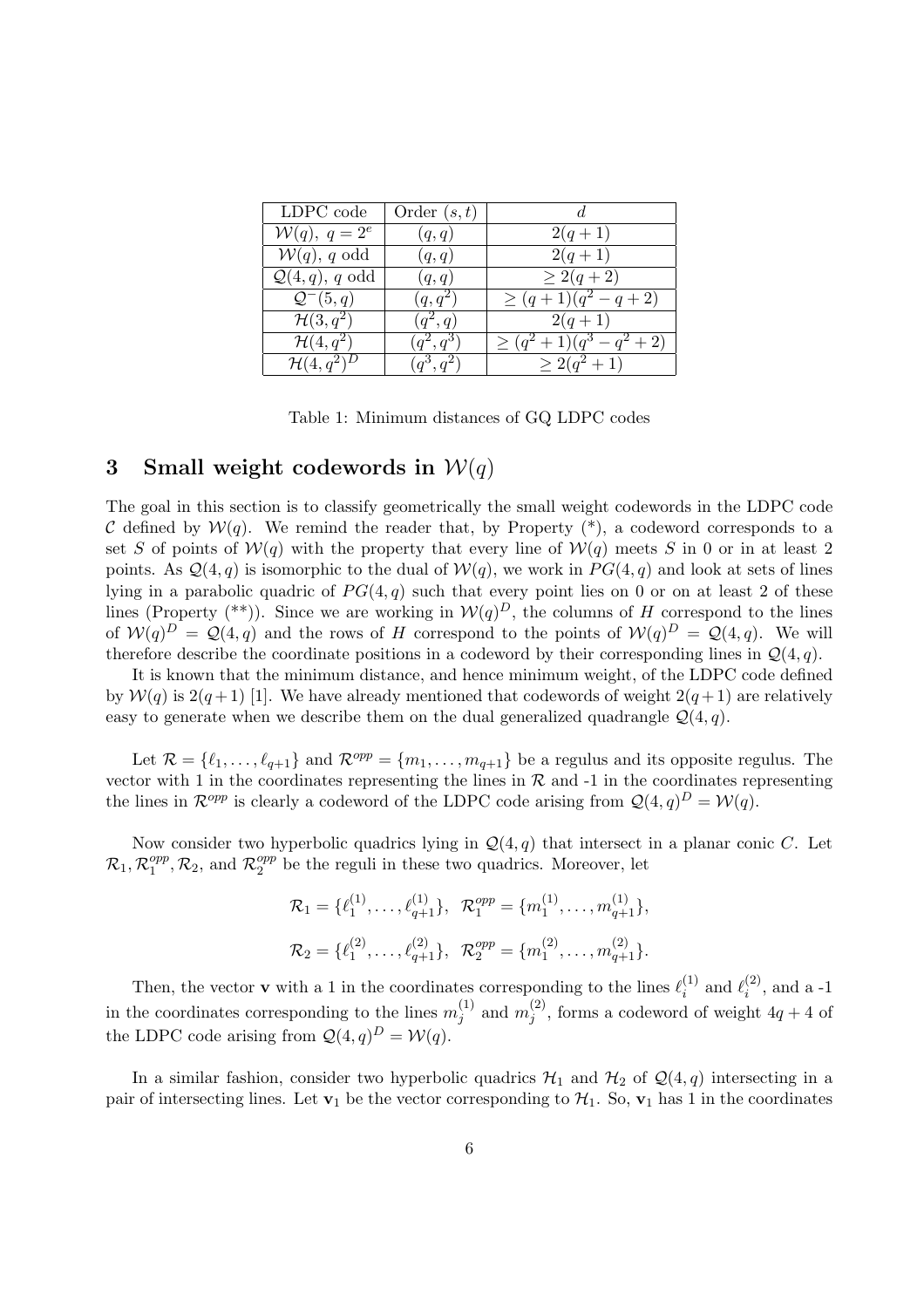corresponding to the lines of one of the reguli ruling  $\mathcal{H}_1$ , -1 in the coordinates corresponding to the lines of the opposite regulus ruling  $\mathcal{H}_1$ , and zero elsewhere. Define  $\mathbf{v}_2$  similarly for  $\mathcal{H}_2$ , where the two common lines of  $\mathcal{H}_1$  and  $\mathcal{H}_2$  have the same symbol in  $\mathbf{v}_1$  and  $\mathbf{v}_2$ . Now, the difference  $\mathbf{v}_1 - \mathbf{v}_2$ is a codeword of weight 4q of the LDPC code C arising from  $\mathcal{Q}(4,q)^D = \mathcal{W}(q)$ . The sum  $\mathbf{v}_1 + \mathbf{v}_2$ gives a codeword of weight 4q if C is a binary code, and a codeword of weight  $4q + 2$  if C is not a binary code.

We will prove that the above described codewords are the smallest weight codewords of  $\mathcal{C}$ , different from those of minimal weight. Essentially, they can be described as being linear combinations of codewords of minimum weight  $2(q + 1)$ .

For larger weights, this will also be true. We will characterize codewords in the LDPC code arising from  $W(q)$ , up to weight  $\sqrt{q}(q + 1)/2$ , as linear combinations of codewords of minimum weight  $2(q + 1)$ . For weights larger than  $4q + 4$ , we will not describe all the different weights of these linear combinations explicitly, since this becomes too tedious to describe.

So, from this point on, let **c** be a codeword of C of weight at most  $2\delta(q+1) \leq \sqrt{q}(q+1)/2$ . Such a codeword is easily obtained by, for instance, taking the lines of  $\delta$  reguli and opposite reguli of hyperbolic quadrics  $\mathcal{Q}^+(3, q)$  inside  $\mathcal{Q}(4, q)$ , or equivalently, by taking linear combinations of  $\delta$ codewords of minimum weight in the LDPC code arising from  $W(q)$ .

In the following proofs, we will use Property  $(**)$  and identify the codeword **c** with the set B of lines of  $\mathcal{Q}(4, q)$  corresponding to the non-zero positions in the codeword c, and characterize B by using the property that every point of  $\mathcal{Q}(4, q)$  lies on 0 or on at least two lines of B.

**Proposition 3.1.** If the line  $\ell_1$  is in B, then there is a hyperbolic quadric  $Q \cong Q^+(3, q)$  of  $Q(4, q)$ containing  $\ell_1$  and such that each regulus of Q contains at least  $q - 2\delta + 1$  lines of B.

*Proof.* Let  $\ell_1$  and B be as defined above, and assume that B corresponds to a codeword of weight at most  $2\delta(q + 1)$ . Then, every point of  $\ell_1$  lies on at least a second line of B. Denote these lines by  $\ell_2, \ldots, \ell_{q+2}, \ldots$ , where  $\ell_2, \ldots, \ell_{q+2}$  pass through the distinct points of  $\ell_1$ . There remain at most  $2\delta(q + 1) - q - 2$  lines in B. The  $q(q + 1)$  points of  $\ell_2, \ldots, \ell_{q+2}$ , not lying on  $\ell_1$ , all lie on at least one other line of B. The average number of points of  $\ell_2 \cup \cdots \cup \ell_{q+2}$  on one of these remaining lines in  $B$  is at least

$$
y = \frac{q(q+1)}{2\delta(q+1) - q - 2} > 2\sqrt{q}.
$$

Hence, there is a line  $\ell_{q+3}$  in B intersecting at least y of the lines  $\ell_2, \ldots, \ell_{q+2}$ . Now, let  $\Pi$  be the projective 3-space determined by  $\ell_1$  and  $\ell_{q+3}$ , and let  $\mathcal{Q} = \mathcal{Q}(4, q) \cap \langle \ell_1, \ell_{q+3} \rangle$ . Note that  $\mathcal Q$  is a hyperbolic quadric of  $\mathcal{Q}(4,q)$ . Suppose now that x' lines of the first regulus of Q are in B and t' lines of the second regulus of  $\mathcal Q$  are in  $B$ .

There are  $(q + 1 - x')t' + (q + 1 - t')x'$  points on these  $t' + x'$  lines of Q in B not yet lying on a second line in B. There are at most  $2\delta(q+1) - t' - x'$  lines left in B. Note that any other line of B meeting the hyperbolic quadric in two points would necessarily be a line of the 3-space Π determined by  $\ell_1$  and  $\ell_{q+3}$ . Therefore, any line of B not already considered meets at most one point of Q. In order to avoid a contradiction, necessarily

$$
(q+1-x')t' + (q+1-t')x' \le 2\delta(q+1) - t' - x',
$$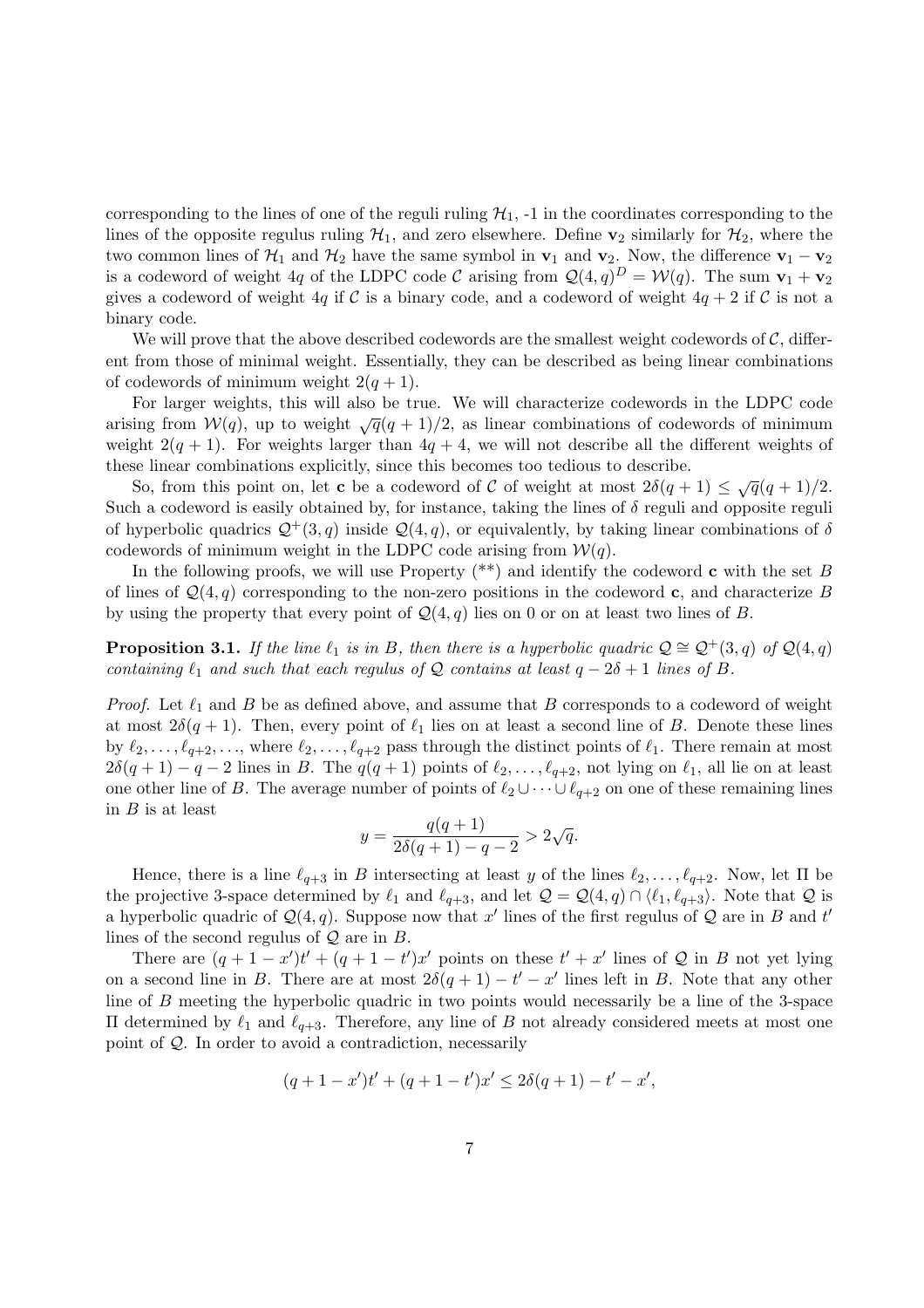from which it follows that

$$
x' + t' \le \frac{2\delta(q+1)}{q+2} + \frac{2x't'}{q+2} \le \frac{2\delta(q+1)}{q+2} + 2x'.
$$

If we assume, without loss of generality, that  $x' \leq t' \leq q+1$ , we obtain

$$
t'\leq 2\delta-1+x'.
$$

We have shown that x' and t' cannot differ by more than  $2\delta - 1$ . Let  $t' = x' + i$  where We have shown that x and t cannot differ by more than 20 1. Let  $t = x + i$  where  $0 \le i \le 2\delta - 1$ ,  $0 \le i \le 2\delta - 1$ ,  $\delta \leq \sqrt{q}/4$ , obviously  $t', x' > \sqrt{q}$ . From above, we have

$$
(x' + t')(q + 2) \le 2\delta(q + 1) + 2x't'.
$$

Substituting  $x' + i$  for  $t'$ , we obtain the following condition on  $x'$ :

$$
0 \le 2(x')^2 + x'(-2q - 4 + 2i) - iq - 2i + 2\delta q + 2\delta. \tag{1}
$$

The quadratic polynomial on the right hand side in  $x'$  obtains its minimum when  $x' = (q$ i)/2 + 1. So, this minimum is obtained for some value of  $x' \le q/2 + 1$ . We know that  $x' > \sqrt{q}$ . For  $x' = \sqrt{q}$ , the right hand side of (1) is negative. Now, let  $x' = q - 2\delta$ . Plugging into (1) and simplifying gives

$$
0 \le (-2\delta - 4 + i)q + 8\delta^2 + 10\delta - 4i\delta - 2i,
$$

where, again,  $0 \le i \le 2\delta - 1$ . Choosing  $\delta \le \sqrt{q}/4$  makes this inequality false. Hence, if we assume that  $x' \leq q-2\delta$ , we obtain a contradiction. So, x' is at least  $q-2\delta+1$ . Therefore, we have shown that a line  $\ell_1$  of B lies in a hyperbolic quadric Q of  $\mathcal{Q}(4, q)$  containing in each of its reguli at least  $q - 2\delta + 1$  lines of B.  $\Box$ 

Remark 3.2. Following the results of Bagchi and Sastry [1] which characterize the codewords of smallest weight  $2(q + 1)$  as being a regulus and its opposite regulus, we wish to characterize the codewords of weight in between  $2q+3$  and  $2\delta(q+1)$ . So no single hyperbolic quadric Q can contain all the lines of B.

We also assume by induction on the weights of the codewords of C that all codewords of C of weight smaller than the weight of  $c$  have been characterized as being linear combinations of codewords of minimal weight  $2(q + 1)$ .

Let  $\mathcal{Q}_1 \cong \mathcal{Q}^+(3,q)$  be a first hyperbolic quadric containing at least  $2(q-2\delta+1)$  lines of B. Let  $\ell \in B, \ell \nsubseteq \mathcal{Q}_1$ . Then, by Proposition 3.1,  $\ell$  also lies in a second hyperbolic quadric  $\mathcal{Q}_2$  containing at least  $2(q - 2\delta + 1)$  lines of B, and the two distinct hyperbolic quadrics share at most two lines.

Now suppose that  $Q_1, Q_2, \ldots, Q_j$  are the distinct hyperbolic quadrics each containing at least  $2(q - 2\delta + 1)$  lines of B. Then, since distinct hyperbolic quadrics share at most 2 lines,

$$
|B| \ge \sum_{i=0}^{j-1} (2q - 4\delta + 2 - 2i),
$$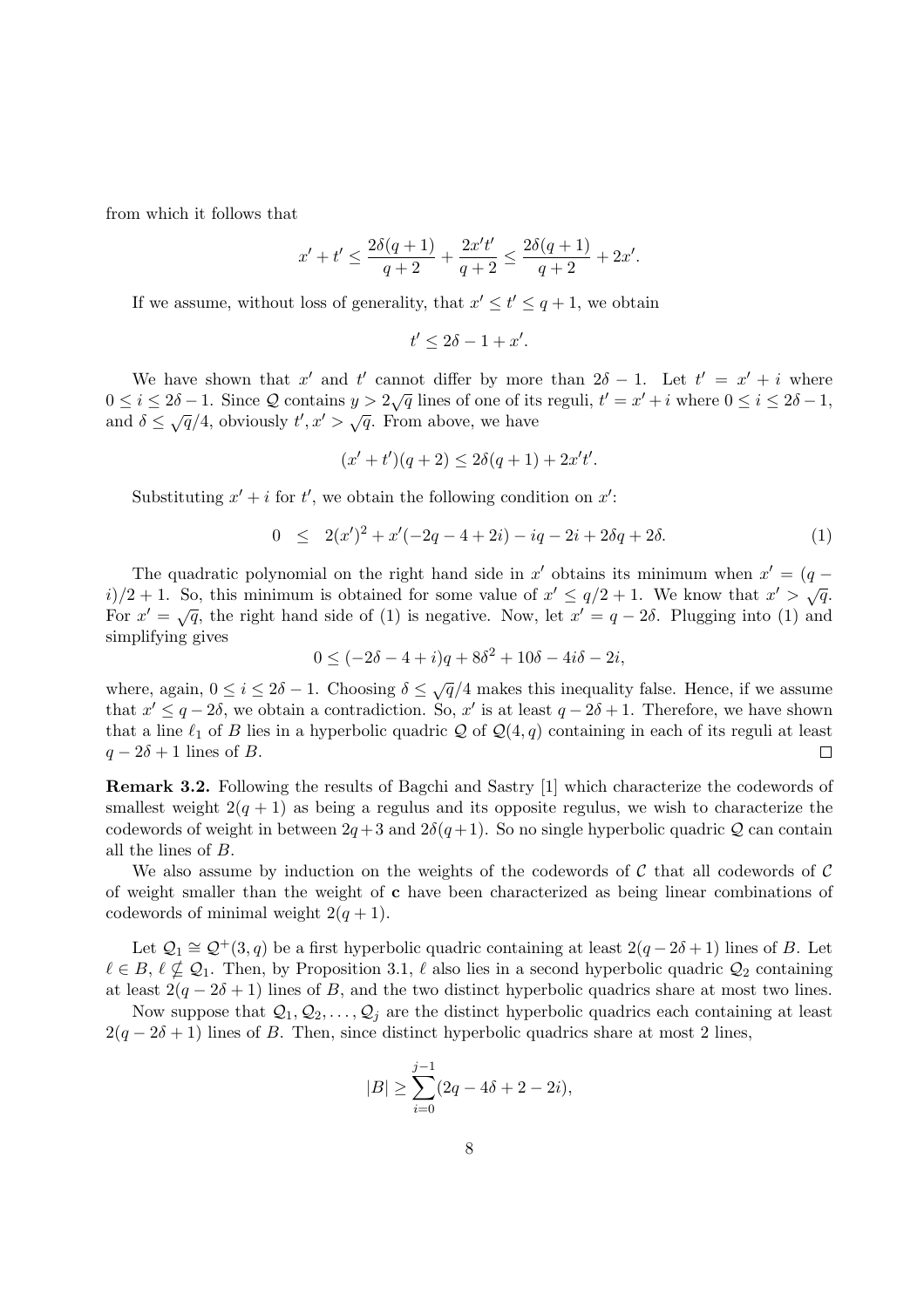which reduces to

$$
2\delta(q+1) \ge 2jq - 4\delta j - j^2 + 3j. \tag{2}
$$

The right hand side is maximized when  $j = q - 2\delta + 3/2$ . However, if  $j = \delta + 2$ , plugging into (2) and using  $\delta^2 \leq q/16$  gives a contradiction. We have shown the following result.

**Proposition 3.3.** Let B be any set of at most  $2\delta(q+1) \leq \sqrt{q}(q+1)/2$  lines of  $\mathcal{Q}(4,q)$  such that every point of  $\mathcal{Q}(4,q)$  lies on either 0 or on at least 2 lines of B. Then all the lines of B lie in at most  $\delta + 1$  distinct hyperbolic quadrics of  $\mathcal{Q}(4,q)$  having in every regulus at least  $q - 2\delta + 1$  lines of B.

Let  $Q_1, \ldots, Q_{\delta+1}$  be distinct hyperbolic quadrics of  $Q(4,q)$  having in every regulus at least  $q-2\delta+1$  lines of B. Note that two distinct hyperbolic quadrics of  $\mathcal{Q}(4,q)$  lie in two distinct solids. These solids necessarily intersect in a plane, and a plane intersects  $\mathcal{Q}(4,q)$  in either a conic or in two lines. So two distinct hyperbolic quadrics of  $\mathcal{Q}(4, q)$  share either a conic or two lines (one from each ruling class). Therefore, every regulus of  $\mathcal{Q}_1, \ldots, \mathcal{Q}_{\delta+1}$  contains at least  $q-2\delta+1-\delta=q-3\delta+1$  lines of B not lying in any of the other hyperbolic quadrics. Let  $\ell_1 \in B$ ,  $\ell_1 \subseteq Q_1$ , and  $\ell_1 \nsubseteq Q_2, \ldots, Q_{\delta+1}$ . Then there are at least  $q - \delta + 1$  points R of  $\ell_1$  belonging to  $\mathcal{Q}_1$ , but not belonging to  $\mathcal{Q}_2, \ldots, \mathcal{Q}_{\delta+1}$ . All these points must lie on at least a second line of B. Since these lines all lie in  $Q_1, \ldots, Q_{\delta+1}$ , but as the point  $R \notin Q_2 \cup \ldots \cup Q_{\delta+1}$ , necessarily, this second line of B through R is contained in  $\mathcal{Q}_1$ . So every regulus of  $\mathcal{Q}_1$  contains at least  $q - \delta + 1$  lines of B, not lying in a second hyperbolic quadric  $\mathcal{Q}_2, \ldots, \mathcal{Q}_{\delta+1}$ .

We have obtained the following result.

**Proposition 3.4.** Let B be any set of at most  $2\delta(q+1) \leq \sqrt{q}(q+1)/2$  lines of  $\mathcal{Q}(4,q)$ , such that every point of  $\mathcal{Q}(4,q)$  lies on either 0 or on at least 2 lines of B. Then all the lines of B lie in at most  $\delta + 1$  distinct hyperbolic quadrics  $\mathcal{Q}_1, \ldots, \mathcal{Q}_{\delta+1}$  of  $\mathcal{Q}(4,q)$  having in every regulus at least  $q - \delta + 1$  lines of B that only lie in exactly one of those hyperbolic quadrics  $Q_1, \ldots, Q_{\delta+1}$ .

We can now deduce precise information on the coordinates in the codeword **c**. Here, we identify every position in c with its corresponding line in  $\mathcal{Q}(4, q)$  (see beginning of this section).

Let  $\ell_1 \in B$ , where  $\mathcal{Q}_1$  is the only hyperbolic quadric of  $\mathcal{Q}(4, q)$  through  $\ell_1$  and where  $\mathcal{Q}(4, q)$ contains in every one of its reguli at least  $q - \delta + 1$  lines of B.

Then at least  $q-\delta+1$  points  $R_i$ ,  $i=1,\ldots,q-\delta+1$ , of  $\ell_1$  belong to  $\mathcal{Q}_1$ , but not to  $\mathcal{Q}_2,\ldots,\mathcal{Q}_{\delta+1}$ . These points  $R_i$  only belong to the line  $\ell_1$  of B and to some line  $\ell_{i+1}$  of the opposite regulus in  $\mathcal{Q}_1$ , also belonging to B since a point of  $\mathcal{Q}(4,q)$  lies on zero or on at least two lines of B.

Such a point  $R_i$ ,  $1 \leq i \leq q - \delta + 1$ , defines a row of the parity check matrix H. The row corresponding to  $R_i$  is only non-zero (only considering the columns of  $H$  defined by the lines of B) in the columns defined by  $\ell_1$  and  $\ell_{i+1}$ . So, since c is orthogonal to this row in H, up to a scalar multiple, the codeword **c** for B has 1 and -1 in the positions corresponding to  $\ell_1$  and  $\ell_{i+1}$ . Hence, the codeword c has  $(1, -1, \ldots, -1)$  in the positions of the lines  $\ell_1, \ell_2, \ldots, \ell_{q-\delta+2}$ , where 1 corresponds to the line  $\ell_1$ , and the -1 correspond to the lines  $\ell_2, \ldots, \ell_{q-\delta+2}$ .

But now, we look at the other lines of B of the regulus of  $\mathcal{Q}_1$ , containing  $\ell_1$ , and not lying in any of the other hyperbolic quadrics  $\mathcal{Q}_2, \ldots, \mathcal{Q}_{\delta+1}$ . In particular, there are  $q - \delta + 1$  lines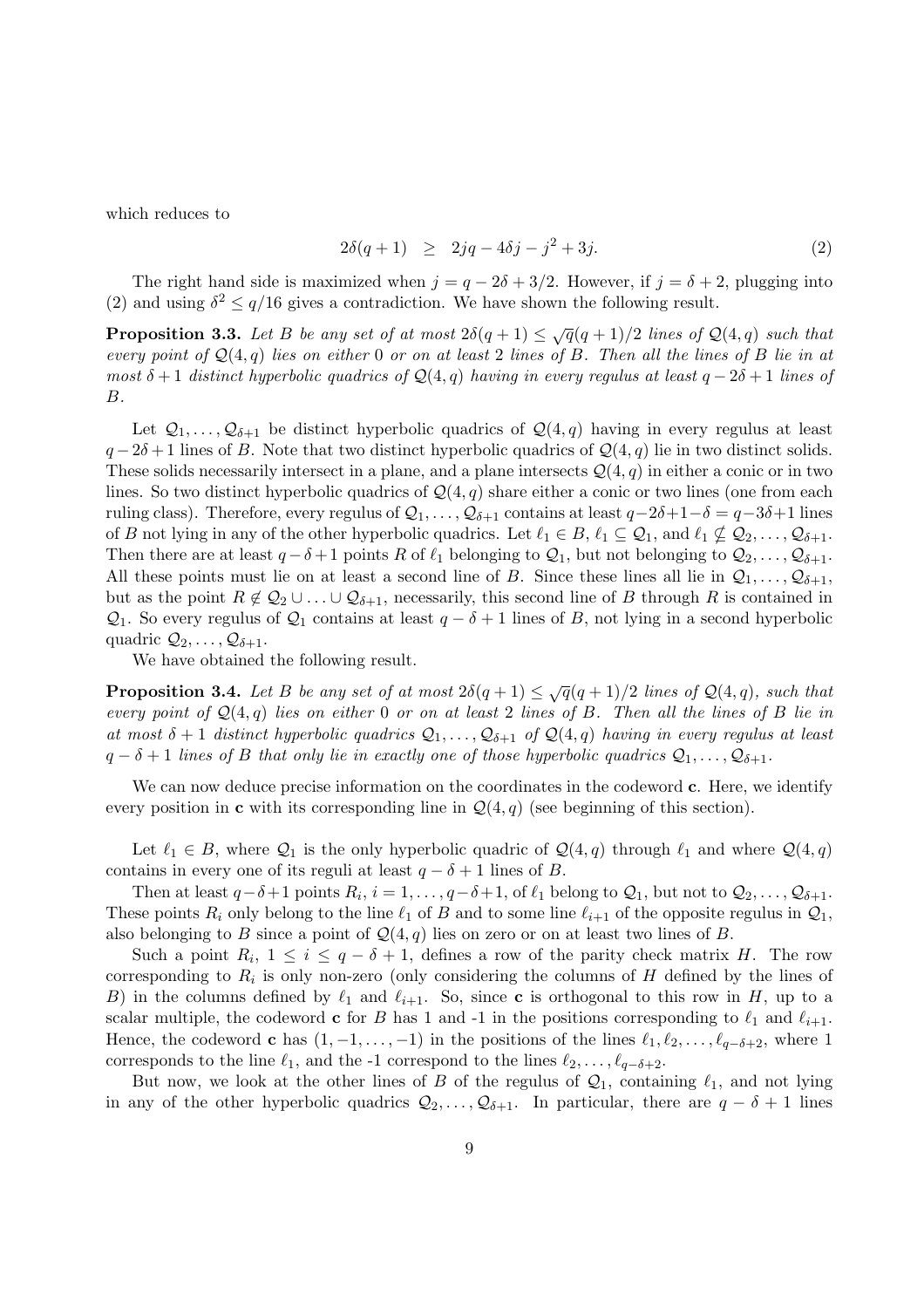$\ell_1, \ell_{q-\delta+3}, \ldots, \ell_{2q-2\delta+2}$  lying in  $\mathcal{Q}_1$ , but not in the other hyperbolic quadrics  $\mathcal{Q}_i, 2 \leq i \leq \delta+1$ . A line  $\ell_k$ ,  $q - \delta + 3 \leq k \leq 2q - 2\delta + 2$ , could intersect a line  $\ell_m$ ,  $2 \leq m \leq q - \delta + 2$ , in a point also lying in another hyperbolic quadric  $Q_i$ ,  $2 \leq i \leq \delta + 1$ , but this happens at most  $\delta$  times. Since  $q - \delta + 1 > \delta$ ,  $\ell_k$  intersects some line  $\ell_l$ ,  $2 \leq l \leq q - \delta + 2$ , in a point of  $\mathcal{Q}_1$ , not lying in  $\mathcal{Q}_i$ ,  $2 \leq i \leq \delta + 1$ . So, repeating the arguments for  $R_i$ , c has the values 1 and -1 in the positions corresponding to the lines  $\ell_k$  and  $\ell_l$ .

Hence, up to a scalar multiple, the codeword  $c$  equals

$$
\mathbf{c} = (1, -1, \dots, -1, 1, \dots, 1, \dots)
$$

where the  $q - \delta + 1$  lines  $\ell_1, \ell_{q-\delta+3}, \ldots, \ell_{2q-2\delta+2}$  of B have the scalar 1 in their corresponding positions and the  $q - \delta + 1$  lines  $\ell_l$ ,  $2 \leq l \leq q - \delta + 2$ , of B have scalar -1 in their corresponding positions. Now let  $c'$  be the codeword of weight  $2q+2$  defined by the hyperbolic quadric  $\mathcal{Q}_1$ . Up to a scalar multiple, this codeword can be made to agree with c in the  $2q-2\delta+2$  positions corresponding to  $\ell_1, \ldots, \ell_{2q-2\delta+2}$ . So  $w(\mathbf{c} - \mathbf{c}') \leq w(\mathbf{c}) + (2q+2) - 2(2q-2\delta+2) = w(\mathbf{c}) - 2q + 4\delta - 2 < w(\mathbf{c})$ .

By induction on the weights of the codewords, we can assume that such codewords are already characterized as being a linear combination of codewords of weight  $2(q + 1)$ , so as a linear combination of reguli and opposite reguli of hyperbolic quadrics contained in  $\mathcal{Q}(4,q)$ . Adding c' back, also **c** is a linear combination of codewords of weight  $2(q + 1)$  of the LDPC code defined by  $\mathcal{W}(q)$ .

**Proposition 3.5.** In the LDPC code defined by  $W(q)$ , every codeword of weight at most  $\sqrt{q}(q+1)/2$ is a linear combination of codewords of minimal weight  $2(q + 1)$ .

**Remark 3.6.** The same result is valid for the LDPC code  $\mathcal{C}$  arising from the generalized quadrangle  $\mathcal{H}(3,q^2)$ . We again describe the situation on the dual generalized quadrangle  $\mathcal{Q}^-(5,q)$ . A codeword c of C corresponds to a set B of lines of  $\mathcal{Q}^-(5, q)$  such that every point of  $\mathcal{Q}^-(5, q)$  lies on zero or on at least 2 lines of B. The smallest weight codewords correspond to the lines of a regulus  $\mathcal R$  and its opposite regulus  $\mathcal{R}^{opp}$ , contained in  $\mathcal{Q}^-(5, q)$ . It can be checked that our valid results for  $\mathcal{Q}(4, q)$ are also valid for  $\mathcal{Q}^-(5, q)$ . This shows that we can repeat the conclusions of Proposition 3.5, but now for  $\mathcal{H}(3,q^2)$ .

**Proposition 3.7.** In the LDPC code defined by  $\mathcal{H}(3,q^2)$ , every codeword of weight at most  $\sqrt{q}(q+1)$  $1)/2$  is a linear combination of codewords of minimal weight  $2(q + 1)$ .

### 4 Minimum weight of the LDPC code of  $Q(4,q)$ , q odd

For q even,  $W(q)$  is self-dual (Theorem 2.1 (2)), so the preceding results also give characterization results on the small weight codewords of the LDPC code defined by  $W(q)^D = Q(4, q)$ .

For q odd,  $W(q)$  is not self-dual. This can also be seen by the fact that the results for the LDPC code defined by  $W(q)^D = Q(4, q)$  are different from those for the LDPC code defined by  $W(q)$ .

We now improve greatly the lower bound  $d \geq 2(q+2)$  on the minimum distance of the LDPC code arising from  $\mathcal{Q}(4,q)$ , q odd (Table 1).

From Property  $(*)$ , codewords in the LDPC code arising from  $\mathcal{Q}(4,q)$  define sets of points in the parabolic quadric  $\mathcal{Q}(4, q)$  with the property that every line of  $\mathcal{Q}(4, q)$  meets these point sets in 0 or in at least 2 points. Let S be a set of points of  $\mathcal{Q}(4,q)$  with this property.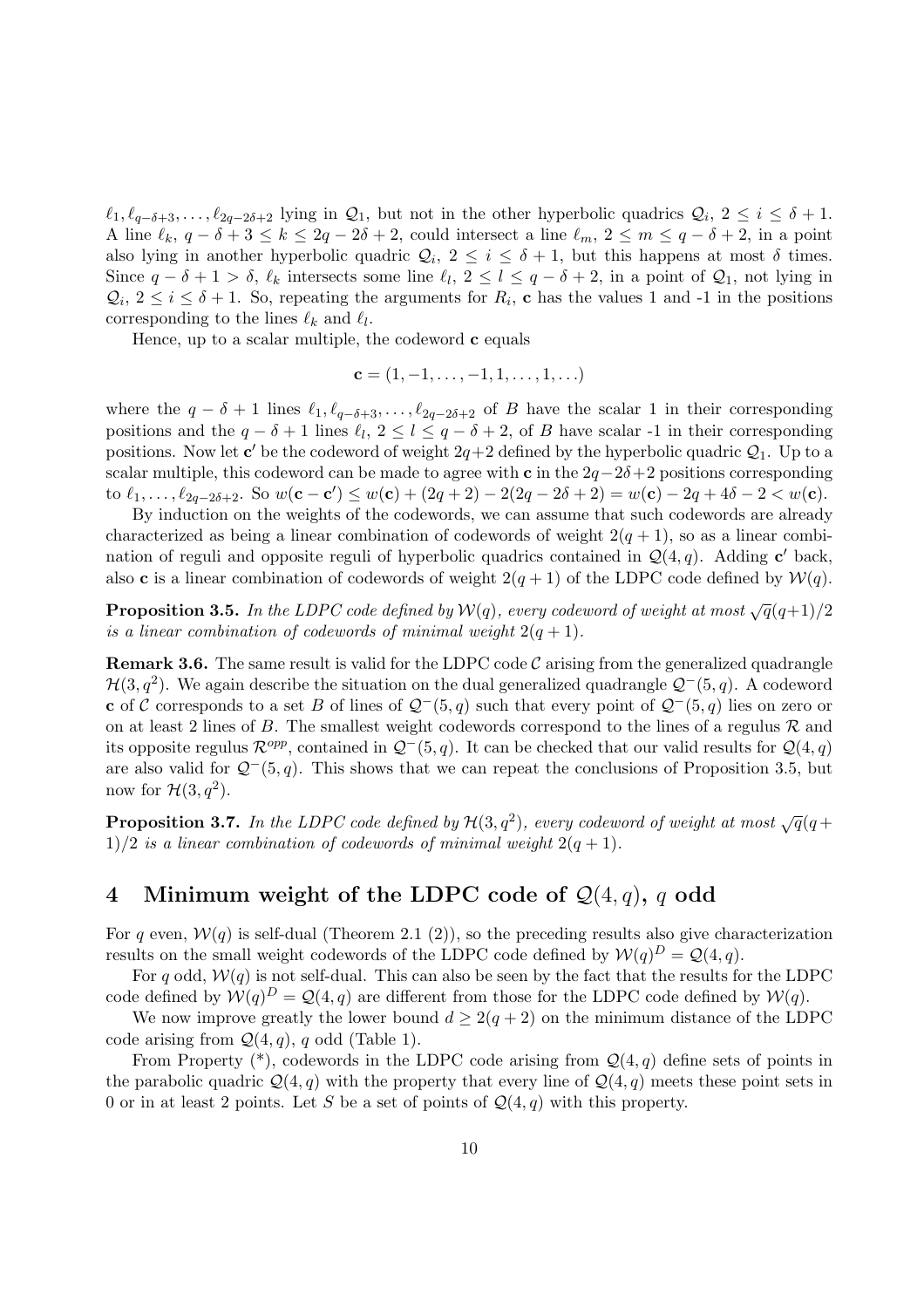**Lemma 4.1.** Let x be the maximal size of intersection of S with a conic C of  $\mathcal{Q}(4,q)$ . Then  $|S| \geq x(q+1)/2$ .

*Proof.* Let C be a conic of  $\mathcal{Q}(4,q)$  containing x points of S. The points of  $S \cap C$  lie on  $x(q+1)$ lines of  $\mathcal{Q}(4,q)$ . Using properties of the parabolic quadric  $\mathcal{Q}(4,q)$ , q odd, there are at most 2 points collinear with all points of  $C$  [18]. We subtract  $2x$  to not consider the incidences of these points with the lines of  $\mathcal{Q}(4,q)$  through the points of  $S \cap C$ . So, there are at least  $x(q-1)$  other lines of  $\mathcal{Q}(4, q)$  through the points of  $S \cap C$ . They all contain at least one point of S not in C.

A point of  $\mathcal{Q}(4, q)$ , not collinear with all points of C, is collinear with at most two points of  $S \cap C$ . So, there are at least  $x(q-1)/2$  other points in S. Adding the x points of  $S \cap C$ ,  $|S| \geq x(q-1)/2 + x = x(q+1)/2.$  $\Box$ 

**Lemma 4.2.** Let x be the maximal size of intersection of S with a conic of  $Q(4, q)$ , q odd. Then,

$$
|S| \ge \frac{q^2}{2x} + 3\frac{q}{2} + \frac{x}{8} + 2.
$$

*Proof.* Select a point P of S and consider the  $q + 1$  lines of  $\mathcal{Q}(4, q)$  through P. They all contain at least one other point  $P_i$ ,  $i = 0, \ldots, q$ , of S. The points  $P_0, \ldots, P_q$  are pairwise non-collinear.

Each point  $P_i$ ,  $i = 0, \ldots, q$ , is collinear with at least  $q + 1$  other points of S, P included. For  $P_i \neq P_j$ ,  $P_i^{\perp} \cap P_j^{\perp}$  is a conic of  $\mathcal{Q}(4,q)$ , containing at most x points of S. Then

$$
|S| \geq |\bigcup_{j=0}^{i} (P_j^{\perp} \cap S) \setminus \{P, P_j\}| \geq \sum_{j=0}^{i} (q - jx) = q(i+1) - \frac{xi(i+1)}{2} = f(i).
$$

The maximum for  $f(i)$  is obtained for  $i = (2q - x)/(2x)$ . Plugging this value into f gives f  $\frac{1}{2q-x}$  $\left(\frac{q-x}{2x}\right) = \frac{q^2}{2x} + \frac{q}{2} + \frac{x}{8}$  $\frac{x}{8}$ . Adding the points  $P, P_0, \ldots, P_q$  gives

$$
|S| \ge \frac{q^2}{2x} + 3\frac{q}{2} + \frac{x}{8} + 2.
$$

.

We do not know the exact value for x. But for varying  $x$ , one of the two expressions of the two preceding lemmas gives a better bound on  $|S|$ . Note that, as a function of x, the first expression is always increasing and the second expression is always decreasing for  $1 \leq x \leq q+1$ . Hence, if the two expressions in x are equal, then the corresponding value for x provides a lower bound on  $|S|$ no matter what the actual value of  $x$  is. Hence, we consider when the two expressions are equal:

$$
\frac{x(q+1)}{2} = \frac{q^2}{2x} + \frac{3q}{2} + \frac{x}{8} + 2.
$$

This is valid for

$$
x = \frac{8 + 6q + 4\sqrt{(q+1)^3 + 3q + 3}}{3 + 4q}.
$$

So

$$
|S| \ge \frac{(q+1)x}{2} = \frac{(q+1)(4+3q+2\sqrt{(q+1)^3+3q+3})}{3+4q}
$$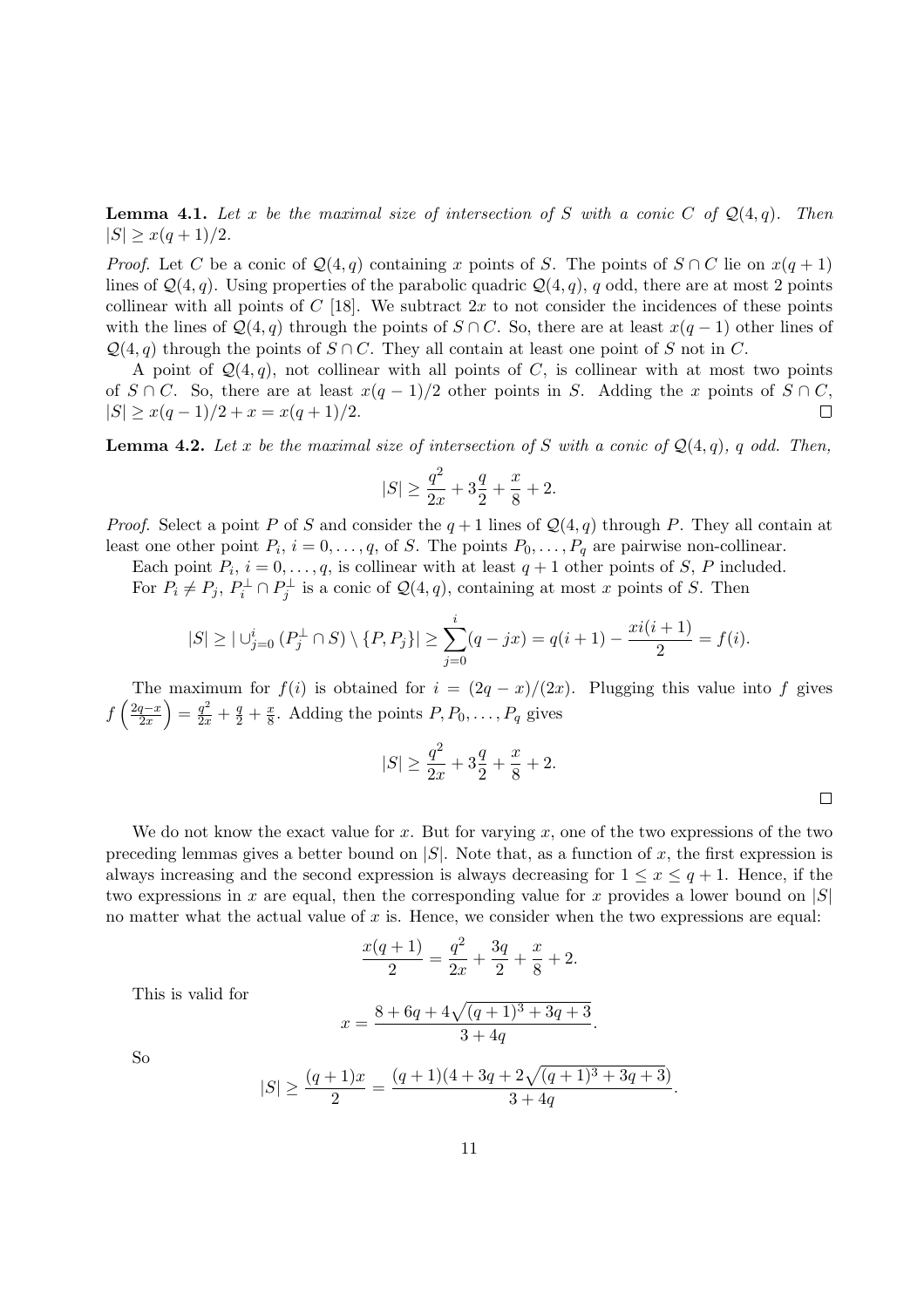**Theorem 4.3.** The LDPC code arising from  $Q(4,q)$ , q odd, has minimum distance at least

$$
\frac{(q+1)(4+3q+2\sqrt{(q+1)^3+3q+3})}{3+4q} \approx \frac{(q+1)\sqrt{q}}{2}.
$$

Computer searches gave the following exact values for the minimum distance of binary LDPC codes arising from  $\mathcal{Q}(4,q)$ , q odd, q small.

**Theorem 4.4.** The minimum distances of the binary LDPC codes arising from  $Q(4,3)$  and  $Q(4,5)$ are 10 and 20, respectively.

# 5 Minimum weight of codewords in  $\mathcal{H}(4,q^2)^D$

We now consider the Hermitian variety U in  $PG(4, q^2)$  defining the GQ  $\mathcal{H}(4, q^2)$ . In this setting, we will make use of the isomorphism between  $\mathcal{H}(3,q^2)^D$  and  $\mathcal{Q}^-(5,q)$  (Theorem 2.1 (3)).

**Lemma 5.1.** ([18]) For three pairwise skew lines  $\ell_1, \ell_2$  and  $\ell_3$  of  $\mathcal{H}(3, q^2)$ ,  $|\{\ell_1, \ell_2, \ell_3\}^{\perp}| = q + 1$ .

**Lemma 5.2.** Every non-zero codeword of the LDPC code defined by  $\mathcal{H}(4,q^2)^D$  has weight at least  $q\sqrt{(q^2+1)(q-1)}+q^2+2.$ 

*Proof.* First note that such a codeword corresponds to a set B of lines of  $\mathcal{H}(4, q^2)$  such that every point of  $\mathcal{H}(4,q^2)$  lies on zero or on at least two lines of B (Property (\*\*)). Let  $\ell_1 \in B$  and let  $m_1, \ldots, m_{q^2+1}$  be lines of B intersecting  $\ell_1$  in distinct points.

The lines  $m_1, \ldots, m_{q^2+1}$  cover  $(q^2+1)q^2$  points not belonging to  $\ell_1$ . There are still  $x = |B|-q^2-2$ lines in B. One of these lines  $\ell_2 \in B$  intersects at least  $\eta = \frac{(q^2+1)q^2}{x}$  $\frac{f(1)q^2}{x}$  of the lines  $m_1, \ldots, m_{q^2+1}$ . Let these lines be  $m_1, \ldots, m_\eta$ . The lines  $m_1, \ldots, m_\eta$  cover  $\frac{(q^2+1)q^2}{r}$  $\frac{(-1)q^2}{x}(q^2-1)$  points not belonging to  $\ell_1 \cup \ell_2$ .

For a line  $\ell_3$  skew to  $\ell_1$  and  $\ell_2$ , we have that  $|\{\ell_1, \ell_2, \ell_3\}^{\perp}| \le q + 1$ . So, a third line of B intersects at most  $q + 1$  of the lines  $m_1, \ldots, m_n$ . So, necessarily

$$
x(q+1) \ge \frac{(q^2+1)q^2(q^2-1)}{x}
$$

or, equivalently,

$$
x \ge q\sqrt{(q^2+1)(q-1)}.
$$
  

$$
\frac{q}{q-1} + q^2 + 2.
$$

So,  $|B| \ge x + q^2 + 2 \ge q\sqrt{ }$  $\sqrt{(q^2+1)(q-1)}+q$  $^{2}+2.$ 

Table 2 summarizes the new bounds on the minimum distances of LDPC codes defined by the  $(dual)$  classical generalized quadrangles. The new lower bounds on the minimum distance  $d$  for the LDPC codes arising from  $\mathcal{Q}(4,q)$ , q odd, and  $\mathcal{H}(4,q^2)^D$  are written in boldface. In these two cases, we have improved greatly the bounds of Table 1 given in [13] or Table 1 of Section 2.

 $\Box$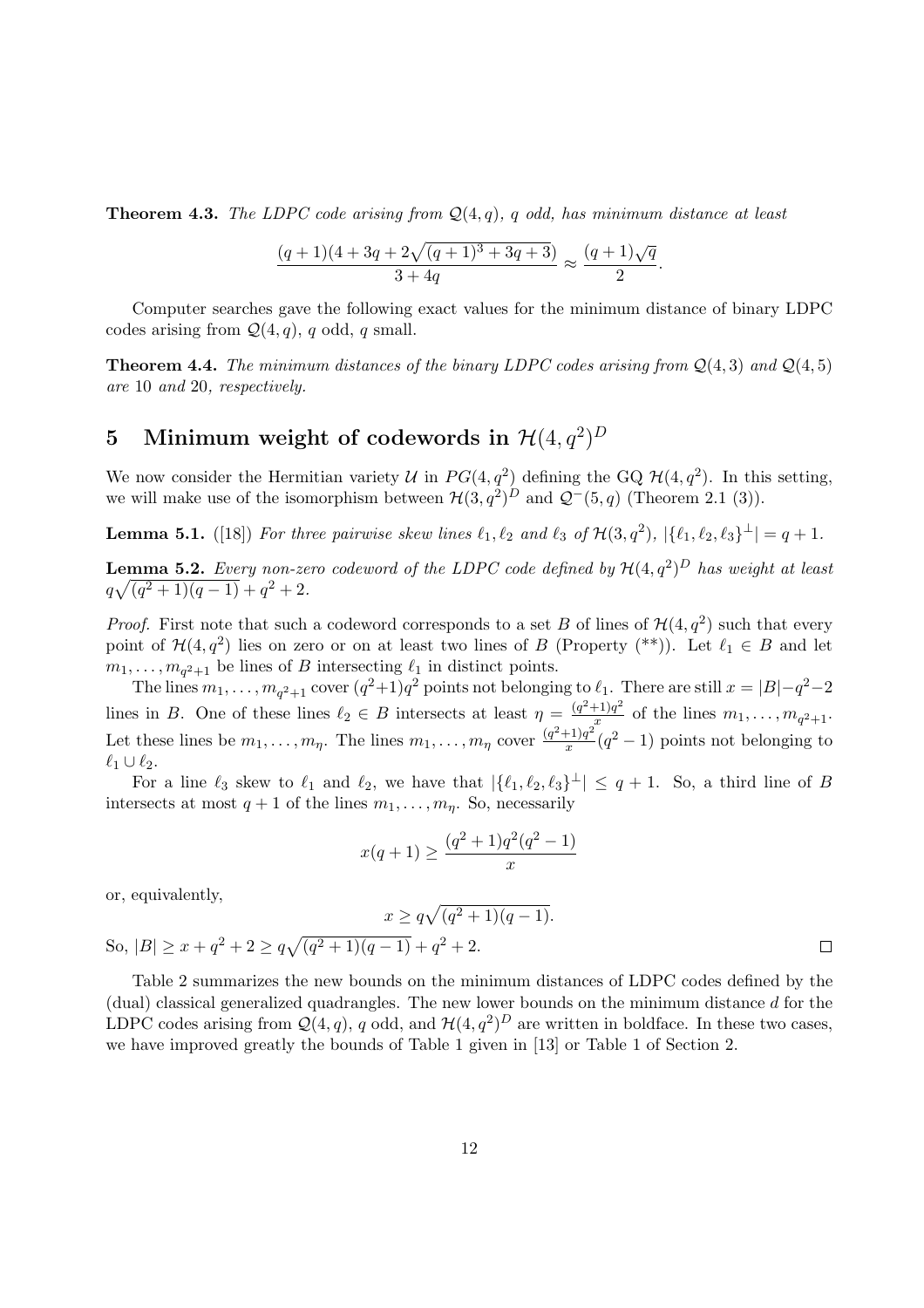| LDPC code                  | Order $(s,t)$        |                                   |
|----------------------------|----------------------|-----------------------------------|
| $W(q)$ , $q = 2^e$         | (q, q)               | $2(q+1)$                          |
| $W(q)$ , q odd             | (q,q)                | $2(q+1)$                          |
| $\mathcal{Q}(4,q)$ , q odd | (q,q)                | $> \frac{(q+1)\sqrt{q}}{q}$       |
| $\mathcal{Q}^-(5,q)$       | $(q, q^2)$           | $\geq (q+1)(q^2-q+2)$             |
| $\mathcal{H}(3,q^2)$       | $\overline{(q^2,q)}$ | $2(q+1)$                          |
| $\mathcal{H}(4,q^2)$       | $(q^2,q^3)$          | $\geq (q^2+1)(q^3-q^2+2)$         |
| $\mathcal{H}(4,q^2)^D$     | $(q^3, q^2)$         | $\geq q\sqrt{(q^2+1)(q-1)+q^2+2}$ |

Table 2: New minimum distances of GQ LDPC codes

# 6 The codes  $LU(3, q)$  from  $H(3, q)$  and  $H(3, q)^T$

We are again interested in the characterization of the small weight codewords of  $LU(3, q)$  from  $H(3, q)$ , and in a lower bound on the minimum weight of the code LU(3, q) from  $H(3, q)^T$ .

### 6.1 The incidence structures from  $H(3,q)$  and  $H(3,q)^T$

Recently, a lot of attention has been paid to the LDPC codes  $LU(3, q)$  arising from the incidence matrices  $H(3, q)$  and  $H(3, q)^T$  [10], [20]. To simplify the notations, we denote the code LU(3, q) from  $H(3,q)$  by  $LU_H(3,q)$  and the code  $LU(3,q)$  from  $H(3,q)^T$  by  $LU_{H^T}(3,q)$ . We note that  $\Gamma(H(3,q)^T) = \Gamma(H(3,q))^D$ . As indicated in the introduction, the incidence structure  $\Gamma(H(3,q))$ arises from the generalized quadrangle  $W(q)$ , defined by a symplectic polarity  $\eta$ . Select a point P of  $W(q)$  and a line  $\ell$  of  $W(q)$ , where  $P \in \ell$ . Then the points of  $\Gamma(H(3,q))$  are the points of  $W(q) \setminus P^{\perp}$ , and the lines of  $\Gamma(H(3,q))$  are the lines of  $W(q) \setminus \ell^{\perp}$ . We will briefly denote this by  $\Gamma(H(3,q)) = \mathcal{W}(q) \setminus (P^{\perp} \cup \ell^{\perp}).$  In particular, this implies that the points of  $\Gamma(H(3,q))$  coincide with the points of the affine 3-dimensional space  $PG(3, q) \setminus P^{\perp}$ .

Since  $\mathcal{Q}(4,q)$  is dual to  $\mathcal{W}(q)$ , we can define the dual structure  $\Gamma(H(3,q))^D$  directly on  $\mathcal{Q}(4,q)$ . Namely, the incidence structure  $\Gamma(H(3,q))^D$  arises from the generalized quadrangle  $\mathcal{Q}(4,q)$ . Select again a point P of  $\mathcal{Q}(4,q)$  and a line  $\ell$  of  $\mathcal{Q}(4,q)$ , where  $P \in \ell$ . Omit the points R of  $\mathcal{Q}(4,q)$ lying in  $P^{\perp}$ , and omit the lines m of  $\mathcal{Q}(4,q)$  lying in  $\ell^{\perp}$ . We again denote this by  $\Gamma(H(3,q))^D =$  $\mathcal{Q}(4,q) \setminus (P^{\perp} \cup \ell^{\perp}).$ 

In particular, this implies that the points of  $\Gamma(H(3,q))^D$  coincide with the points of the set  $\mathcal{Q}(4,q) \setminus P^{\perp}$ , which is contained in an affine 4-space of  $PG(4,q)$ . This also implies that from every hyperbolic quadric  $\mathcal{Q}^+(3, q)$  of  $\mathcal{Q}(4, q)$ , at most q lines of every regulus are lines of  $\Gamma(H(3, q))^D$ . More precisely, if P belongs to this hyperbolic quadric, but the hyperbolic quadric does not contain  $\ell$ , then the two lines of this hyperbolic quadric through P are not lines of  $\Gamma(H(3, q))^D$ . If the hyperbolic quadric does not pass through P, then this hyperbolic quadric intersects  $\mathcal{Q}(4,q) \cap P^{\perp}$  in a conic C. This conic C intersects  $\ell$  in one point R, and the two lines of  $\mathcal{Q}^+(3, q)$  passing through R are no longer lines of  $\Gamma(H(3,q))^D$ . If the hyperbolic quadric contains  $\ell$ , only the q remaining lines of this hyperbolic quadric in the regulus of  $\ell$  are lines of  $\Gamma(H(3, q))^D$ , and none of the lines of the opposite regulus are lines of  $\Gamma(H(3,q))^D$ .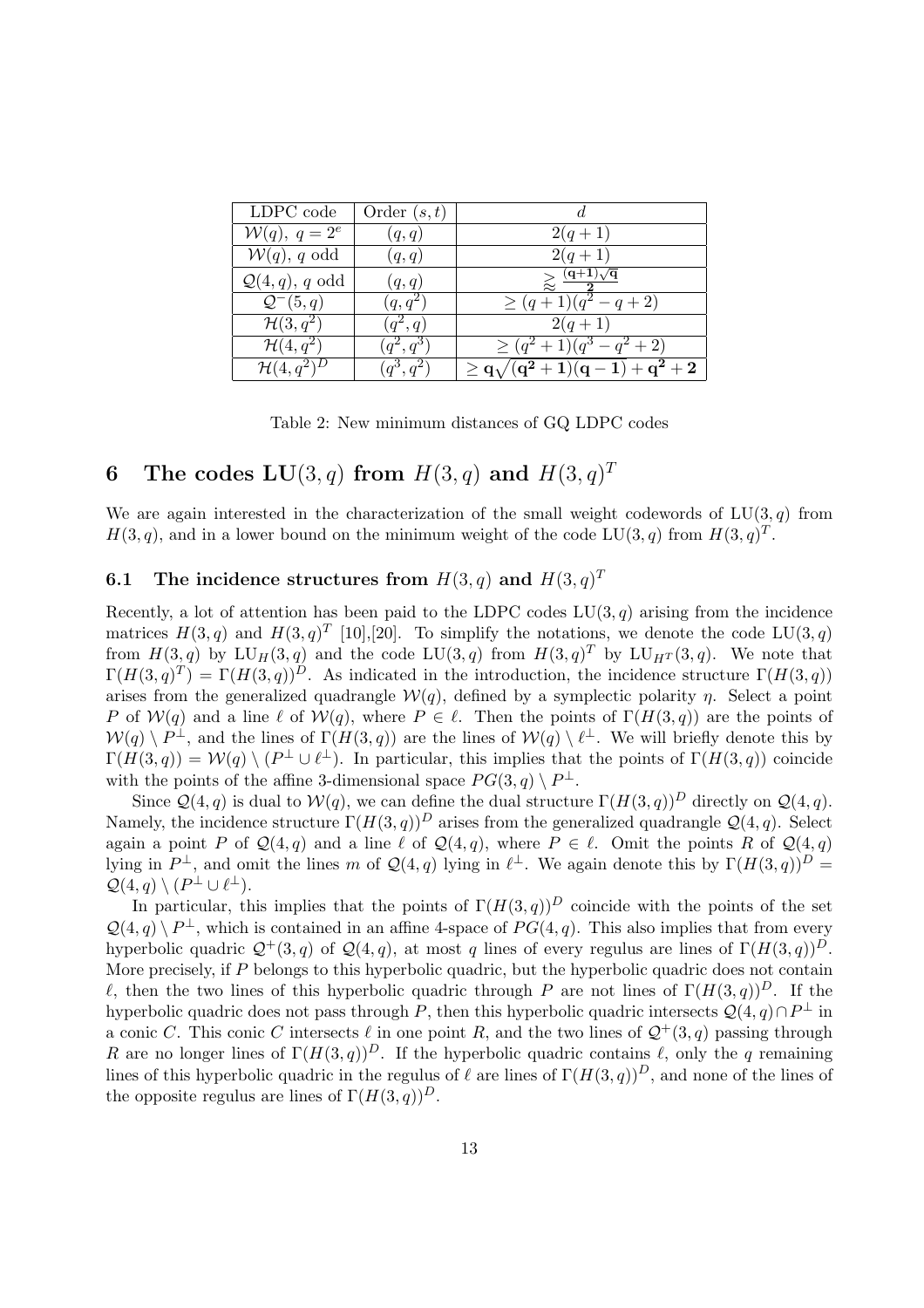### 6.2 Codewords of small weight in  $LU_H(3, q)$

In this section we characterize the small weight codewords of  $LU_H(3, q)$ .

The codewords of  $LU_H(3, q)$  define point sets B of  $\Gamma(H(3, q))$  such that every line of  $\Gamma(H(3, q))$ contains zero or at least two points of  $B$  (Property  $(*)$ ). We will describe this directly in the dual structure  $\Gamma(H(3,q))^D$ . So a codeword defines a set B of lines of  $\Gamma(H(3,q))^D = \mathcal{Q}(4,q) \setminus (P^{\perp} \cup \ell^{\perp})$ such that every point of  $\Gamma(H(3,q))^D$  lies on zero or on at least two of the lines of B.

The columns of the parity check matrix  $H(3, q)$  of  $LU_H(3, q)$  correspond to the points of  $\Gamma(H(3,q))$ , and the rows of  $H(3,q)$  correspond to the lines of  $\Gamma(H(3,q))$ . Since we will consider everything in  $\Gamma(H(3,q))^D$ , the columns of the parity check matrix  $H(3, q)$  of  $LU_H(3, q)$  correspond to the lines of  $\Gamma(H(3,q))^D = \mathcal{Q}(4,q) \setminus (P^{\perp} \cup \ell^{\perp}),$  and the rows of  $H(3,q)$  correspond to the points of  $\Gamma(H(3,q))^D = \mathcal{Q}(4,q) \setminus (P^{\perp} \cup \ell^{\perp}).$ 

We summarize these observations since we will rely on them greatly in the next proofs.

- (1) A codeword **c** of the LDPC code  $LU_H(3, q)$  defines a set B of lines of  $\Gamma(H(3, q))^D = \mathcal{Q}(4, q) \setminus \mathcal{Q}(4, q)$  $(P^{\perp} \cup \ell^{\perp})$  such that every point of  $\Gamma(H(3,q))^D$  lies on zero or on at least two of the lines of B.
- (2) The columns of the parity check matrix  $H(3, q)$  of  $LU_H(3, q)$  correspond to the lines of  $\Gamma(H(3,q))^D = \mathcal{Q}(4,q) \setminus (P^{\perp} \cup \ell^{\perp}),$  and the rows of  $H(3,q)$  correspond to the points of  $\Gamma(H(3,q))^D = \mathcal{Q}(4,q) \setminus (P^{\perp} \cup \ell^{\perp}).$

The minimum weight of  $LU_H(3, q)$  is equal to  $2q$  [10]. To find the codewords of weight  $2q$ geometrically, we describe them in the dual structure  $\Gamma(H(3,q))^D$ . In  $\Gamma(H(3,q))^D$ , they define a set B of 2q lines such that every point of  $\Gamma(H(3,q))^D$  belongs to zero or two lines of B.

The codewords of weight 2q in  $LU_H(3, q)$  correspond to the sets B consisting of the 2q lines of a hyperbolic quadric  $\mathcal{Q}^+(3, q)$  contained in  $\mathcal{Q}(4, q)$ , and passing through P and not containing  $\ell$ . Every point of  $\mathcal{Q}^+(3,q)$ , not lying in  $P^{\perp}$ , lies on two of these lines. The codeword of weight 2q. corresponding to the  $2q$  lines of B is defined by giving the positions corresponding to the q lines of B in a first regulus of  $\mathcal{Q}^+(3, q)$  the coordinate 1, the positions corresponding to the q lines of B in the opposite regulus of  $\mathcal{Q}^+(3,q)$  the coordinate -1, and all other positions the coordinate zero. In this way, a vector orthogonal to all rows of  $H(3, q)$  is obtained.

**Remark 6.1.** Since  $LU(3, q)^D = Q(4, q) \setminus (P^{\perp} \cup \ell^{\perp})$ , not all the hyperbolic quadrics  $Q^+(3, q)$  of  $\mathcal{Q}(4, q)$  define codewords of weight 2q of  $LU_H(3, q)$ .

Namely, consider a hyperbolic quadric  $\mathcal{Q}^+(3, q)$  containing the line  $\ell$ , then all the lines of the regulus of  $\mathcal{Q}^+(3, q)$  containing the lines intersecting  $\ell$  are no longer lines of  $\Gamma(H(3, q))^D$ . Only the q lines of the regulus containing  $\ell$  are lines of  $\Gamma(H(3,q))^D$ , so this hyperbolic quadric does not define a set of lines such that every point of  $\Gamma(H(3,q))^D$  lies on zero or on at least two lines of  $\Gamma(H(3,q))^D$ .

Similarly, consider a hyperbolic quadric  $\mathcal{Q}^+(3, q)$  not passing through P and not containing  $\ell$ . This intersects  $P^{\perp}$  in a conic C. This conic shares one point R with  $\ell$ . The two lines  $\ell_1$  and  $\ell_2$  of  $\mathcal{Q}^+(3, q)$  passing through R are not lines of  $\Gamma(H(3, q))^D$ , so the points of  $\ell_1 \setminus \{R\}$  and of  $\ell_2 \setminus \{R\}$ are only lying on one line of  $\Gamma(H(3,q))^D$  contained in  $\mathcal{Q}^+(3,q)$ . So, again this hyperbolic quadric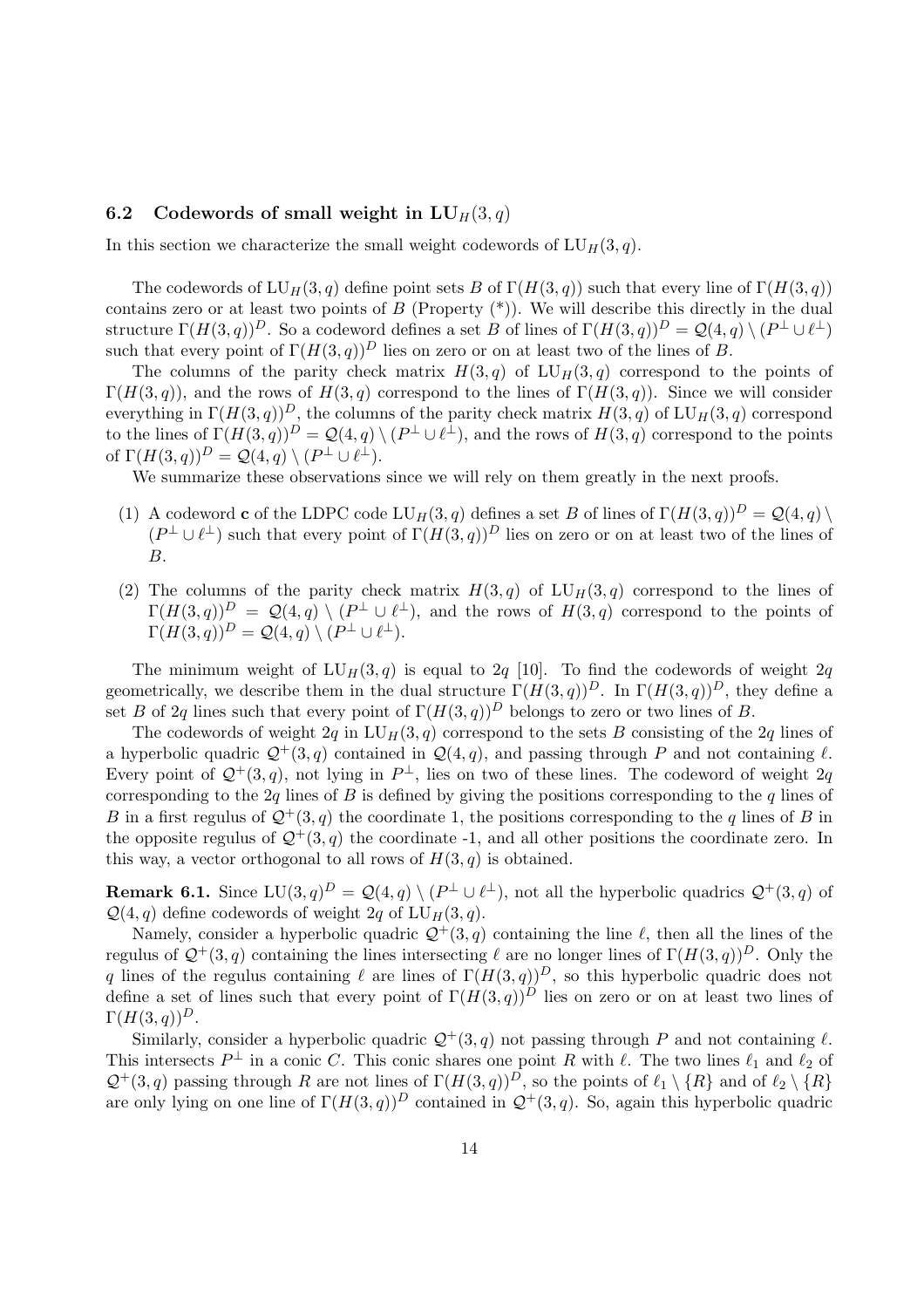does not define a set of lines of  $\Gamma(H(3,q))^D$  such that every point of  $\Gamma(H(3,q))^D$  lies on zero or on at least two lines of  $\mathcal{Q}^+(3, q)$ .

Hence, the only hyperbolic quadrics  $\mathcal{Q}^+(3, q)$  of  $\mathcal{Q}(4, q)$  defining codewords of weight  $2q$  in  $LU_H(3, q)$  are the hyperbolic quadrics passing through P, and not containing  $\ell$ .

The next examples and our characterization results on the codewords of small weight of  $LU_H(3, q)$ however will show that it is possible to use linear combinations of hyperbolic quadrics of  $\mathcal{Q}(4, q)$ , not containing P and not containing  $\ell$ , to define codewords of weight larger than 2q in LU<sub>H</sub>(3, q).

We now present some codewords of  $LU_H(3, q)$  having a larger weight; we again describe them as sets of lines of  $\Gamma(H(3,q))^D$ .

Consider the tangent cone to  $\mathcal{Q}(4,q)$  in the point P, and let R be a fixed point of  $\mathcal{Q}(4,q)$ on the line  $\ell$ , with  $R \neq P$ . Consider also two fixed lines  $\ell_1$  and  $\ell_2$  of  $\mathcal{Q}(4, q)$ , different from  $\ell$ , passing through R. Let  $\pi$  be the plane defined by  $\ell_1$  and  $\ell_2$ . The hyperplane  $\langle \pi, P \rangle$  is the tangent hyperplane to  $\mathcal{Q}(4,q)$  in the point R. All q other hyperplanes through the plane  $\pi$  intersect  $\mathcal{Q}(4,q)$ in hyperbolic quadrics  $\mathcal{Q}^+(3, q)_1, \ldots, \mathcal{Q}^+(3, q)_q$ . We will now use the lines of  $\Gamma(H(3, q))^D$  lying in these hyperbolic quadrics  $\mathcal{Q}^+(3, q)_1, \ldots, \mathcal{Q}^+(3, q)_q$  to construct codewords in the LDPC code  $LU_H(3,q).$ 

 ${\rm Let\; } {\mathcal R}^{(i)}_1$  $\mathcal{L}_1^{(i)}$  be the regulus of  $\mathcal{Q}^+(3, q)_i$  passing through the line  $\ell_1$ , and let  $\mathcal{R}_2^{(i)}$  $2^{(i)}$  be the regulus of  $\mathcal{Q}^+(3, q)_i$  passing through the line  $\ell_2$ .

We construct a codeword  $c_i$  in the LDPC code arising from  $\mathcal{W}(q)$ . Construct the vectors  $c_i$ having coordinate one in the positions corresponding to the lines of  $\mathcal{R}_1^{(i)}$  $1^{(1)}$ , coordinate -1 in the positions corresponding to the lines of  $\mathcal{R}_2^{(i)}$  $2^{(2)}$ , and zero elsewhere. These are codewords of the LDPC code arising from  $\mathcal{Q}(4,q)^D = \mathcal{W}(q)$ , but they are not codewords of  $LU_H(3,q)$  since the positions corresponding to the lines  $\ell_1$  and  $\ell_2$  are equal to 1 and -1.

But making the difference  $c_1 - c_2$  of two of such codewords gives a new codeword of the LDPC code arising from  $W(q)$  which has zero in the positions corresponding to  $\ell_1$  and  $\ell_2$ , and in all the other positions of lines of  $\mathcal{Q}(4,q)$  in  $\ell^{\perp}$ . Shortening this codeword by cancelling all positions corresponding to lines of  $\ell^{\perp}$ , a codeword of  $LU_H(3, q)$  is obtained of weight 4q.

Generalizing this to 2m hyperbolic quadrics  $\mathcal{Q}^+(3, q)_1, \ldots, \mathcal{Q}^+(3, q)_{2m}$ . By considering the codeword  $c_1 + \cdots + c_m - c_{m+1} - \cdots - c_{2m}$ , a codeword of weight 4mq in the LDPC code defined by  $W(q)$  is obtained, which has zero in the positions of the lines  $\ell_1$  and  $\ell_2$ , and in all the other positions of lines of  $\mathcal{Q}(4,q)$  in  $\ell^{\perp}$ . Shortening this codeword by cancelling all positions corresponding to lines of  $\ell^{\perp}$ , a codeword of  $LU_H(3, q)$  is obtained of weight 4mq.

Analogously, but just for non-binary LDPC codes, consider  $2m+1$  hyperbolic quadrics  $\mathcal{Q}^+(3, q)_1$ ,  $\ldots, \mathcal{Q}^+(3, q)_{2m+1}$ . By considering the codeword  $\mathbf{c}_1 + \mathbf{c}_2 + \cdots + \mathbf{c}_{m+1} - 2\mathbf{c}_{m+2} - \mathbf{c}_{m+3} - \cdots - \mathbf{c}_{2m+1}$ , a codeword of weight  $(4m + 2)q$  in the LDPC code defined by  $W(q)$  is obtained, which has zero in the positions of the lines  $\ell_1$  and  $\ell_2$ , and in all the other positions of lines in  $\ell^{\perp}$ . Shortening this codeword by cancelling all positions corresponding to lines of  $\ell^{\perp}$ , a codeword of  $LU_H(3, q)$  is obtained of weight  $(4m + 2)q$ .

Adding linear combinations of codewords of  $LU_H(3, q)$  of minimal weight 2q to these codewords, new small weight codewords of  $LU_H(3, q)$  are obtained.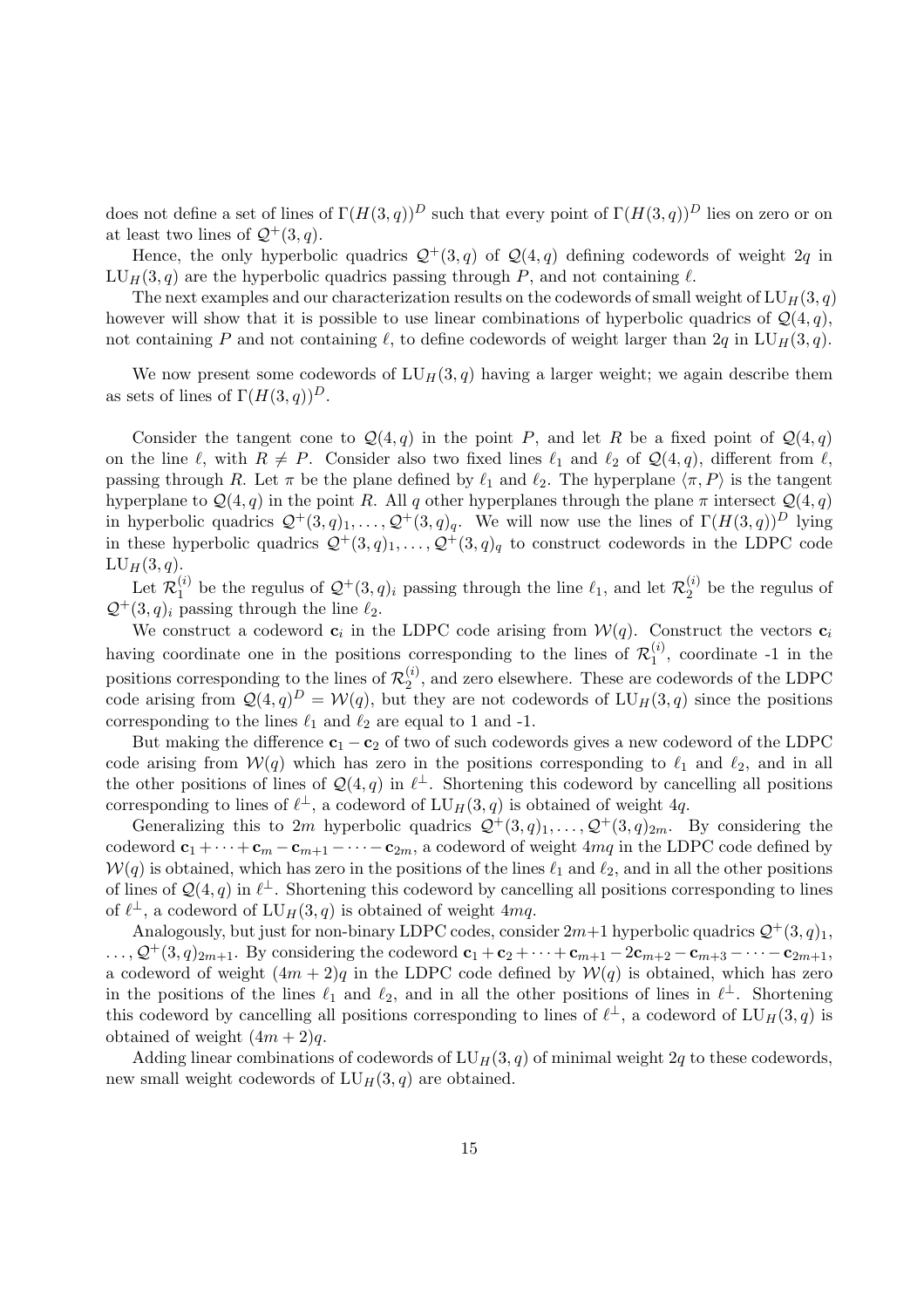We will prove that the codewords of  $LU_H(3, q)$  of weight smaller than or equal to  $\sqrt{q}q/2$  are, modulo linear combinations of codewords of minimal weight  $2q$ , obtained by shortening codewords of weight at most  $\sqrt{q}q/2$ , in the LDPC code defined by  $\mathcal{W}(q)$ , where these codewords have zero in the positions of the lines of  $\ell^{\perp}$ . By Proposition 3.5, these codewords of  $\mathcal{W}(q)$  are linear combinations of codewords of minimal weight  $2(q + 1)$ ; in other words, they arise from the reguli and opposite reguli of hyperbolic quadrics contained in  $\mathcal{Q}(4, q)$ .

We summarize this since this will also be the induction hypothesis on which we will rely in the proofs that follow.

**Remark 6.2.** We will characterize the codewords of  $LU_H(3, q)$  of weight smaller than or equal to  $\sqrt{q}q/2$  in the following way.

The codewords of  $LU_H(3, q)$  of weight smaller than or equal to  $\sqrt{q}q/2$  are, modulo linear combinations of codewords of minimal weight 2q, obtained by shortening codewords of weight at most  $\sqrt{q}q/2$ , in the LDPC code defined by  $\mathcal{W}(q)$ , where these codewords have zero in the positions of the lines of  $\ell^{\perp}$ . By Proposition 3.5, these codewords in the LDPC code of  $\mathcal{W}(q)$  are linear combinations of codewords of minimal weight  $2(q + 1)$ ; in other words, they arise from the reguli and opposite reguli of hyperbolic quadrics contained in  $\mathcal{Q}(4,q)$ .

Using geometric arguments, we first prove that the minimum weight of the code  $LU_H(3, q)$  is equal to 2q, which was also given in [10], and that these codewords of minimum weight correspond to hyperbolic quadrics of  $\mathcal{Q}(4, q)$  passing through P, and not containing  $\ell$ .

**Lemma 6.3.** ([10]) The minimum weight of the code  $LU_H(3,q)$  is equal to 2q, and the codewords of minimum weight correspond to hyperbolic quadrics of  $\mathcal{Q}(4,q)$  passing through P, and not containing  $\ell.$ 

*Proof.* Let **c** be a codeword of  $LU_H(3, q)$  of weight at most 2q, and let B be the corresponding set of lines of  $\mathcal{Q}(4,q)$ . By Property (\*\*), every point of  $LU(3,q)^D = \mathcal{Q}(4,q) \setminus (P^{\perp} \cup \ell^{\perp})$  lies on zero or on at least two lines of B.

Let  $\ell_1$  be a first line of B. The q points of  $\ell_1$  each lie on at least a second line of B. Let  $\ell_2, \ldots, \ell_{q+1}$  be lines of B intersecting  $\ell_1$  in distinct points of  $\Gamma(H(3, q))^D$ .

The  $q-1$  points of  $\Gamma(H(3,q))^D$  lying in  $\ell_2 \setminus \ell_1$  all still need to lie on a second line of B. Let  $\ell_{q+2}, \ldots, \ell_{2q}$  be the lines of B intersecting  $\ell_2 \setminus \ell_1$  in the  $q-1$  distinct points of  $\Gamma(H(3, q))^D$ .

Necessarily,  $|B| = 2q$  and  $B = \{\ell_1, \ldots, \ell_{2q}\}.$  Since every point of  $\ell_2, \ldots, \ell_{q+1}$  must lie on a second line of B, necessarily, the lines  $\ell_i$ ,  $i = 2, \ldots, q + 1$ , intersect the lines  $\ell_j$ ,  $j = q + 2, \ldots, 2q$ , in a point of  $\Gamma(H(3, q))^D$ .

This shows that B consists of 2q lines of a hyperbolic quadric  $\mathcal{Q}^+(3, q)$ . If this hyperbolic quadric does not pass through P or contains  $\ell$ , then it cannot define a codeword of  $LU_H(3, q)$ (Remark 6.1), so this hyperbolic quadric passes through P, and does not contain  $\ell$ .

We have characterized the codewords of minimum weight in  $LU_H(3, q)$ .  $\Box$ 

To characterize codewords of small weight in  $LU_H(3, q)$ , a lot of the arguments of Section 3 can be repeated, but the final characterization of these small weight codewords is more complicated to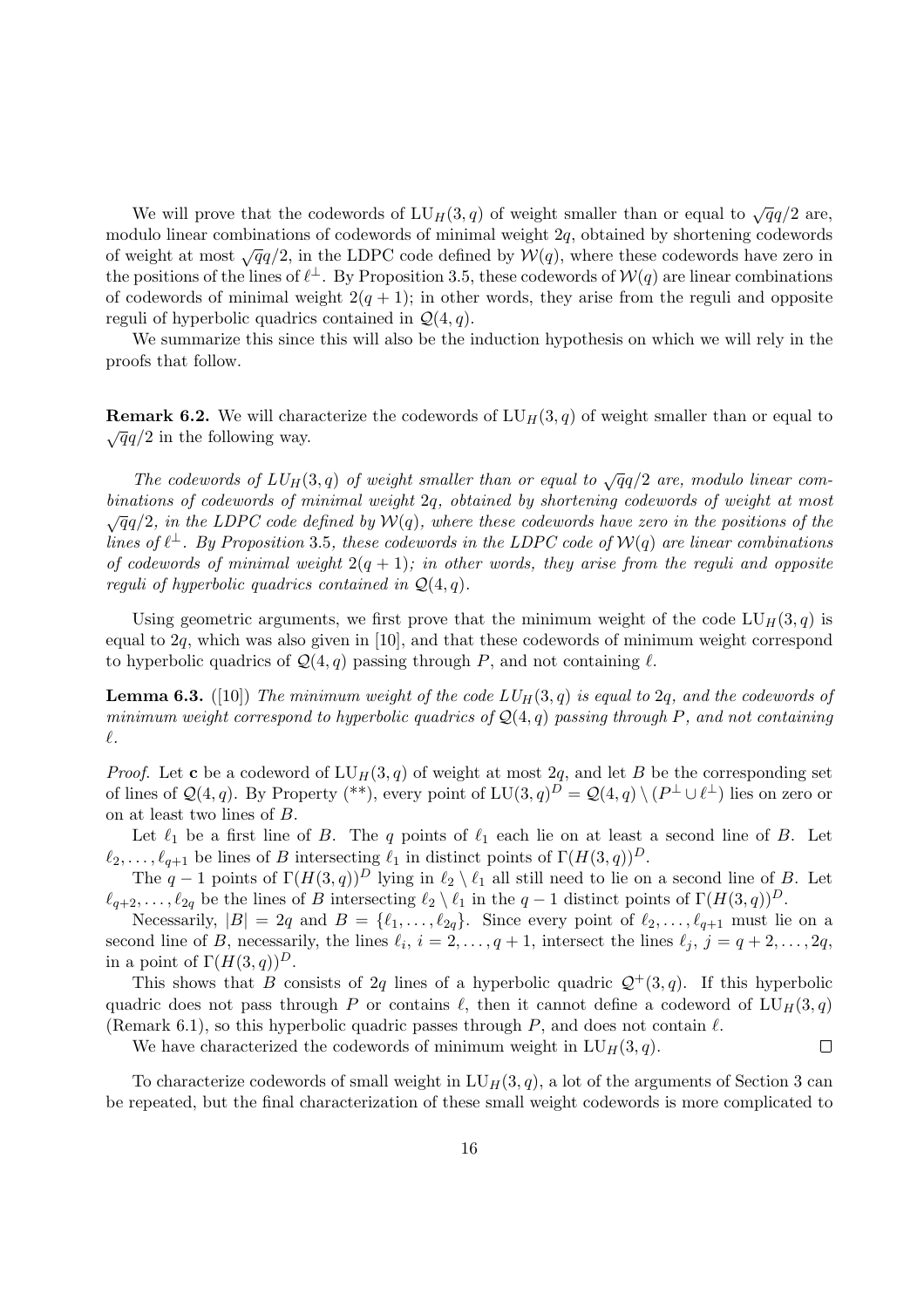obtain, due to the fact that  $\Gamma(H(3,q))^D$  only contains part of the points and lines of the generalized quadrangle  $\mathcal{Q}(4, q)$ .

In particular,  $\Gamma(H(3,q))^D$  only contains the points of  $\mathcal{Q}(4,q) \setminus P^{\perp}$ , so this means that only the points of  $\mathcal{Q}(4,q)$  lying in an affine 4-space are used. This implies that a line of  $\Gamma(H(3,q))^D$  only contains q points of  $LU(3,q)^D$ . The  $(q+1)$ -th point in  $PG(4,q)$  of this line belongs to  $P^{\perp}$ , so is not considered to be a point of  $\Gamma(H(3,q))^D$ .

This has as particular consequence that a lot of the arguments of Section 3 can be repeated, but the value  $q + 1$ , which is the size of a line in  $PG(4, q)$ , must be replaced by the value q, which is the size of a line in  $\Gamma(H(3,q))^D$ .

We summarize the most important results.

**Lemma 6.4.** Let **c** be a codeword of weight at most  $2\delta q \leq \sqrt{q}q/2$  of the LDPC code  $LU_H(3, q)$ , **EXECTED EXECTED**  $\mathcal{L}$  is a contracted by actional of  $\mathcal{L}(\mathcal{H}(\mathcal{S}, q))$  is  $\mathcal{L}(\mathcal{H}(\mathcal{S}, q))$  with that every point of  $\Gamma(H(\mathcal{S}, q))^D$ lies on zero or on at least two lines of B. Moreover,

- (1) If the line  $\ell_1$  is in B, then there is a hyperbolic quadric  $\mathcal{Q} \cong \mathcal{Q}^+(3, q)$  of  $\mathcal{Q}(4, q)$  containing  $\ell_1$  and such that each regulus of Q contains at least  $q - 2\delta$  lines of B.
- (2) All the lines of B lie in at most  $\delta + 1$  distinct hyperbolic quadrics  $\mathcal{Q}_1, \ldots, \mathcal{Q}_{\delta+1}$  of  $\mathcal{Q}(4, q)$ having in both their reguli at least  $q - 2\delta$  lines of B.
- (3) All the lines of B lie in at most  $\delta + 1$  distinct hyperbolic quadrics  $\mathcal{Q}_1, \ldots, \mathcal{Q}_{\delta+1}$  of  $\mathcal{Q}(4,q)$ having in both their reguli at least  $q - \delta$  lines of B, only lying in one of those hyperbolic quadrics  $\mathcal{Q}_1, \ldots, \mathcal{Q}_{\delta+1}$ .
- (4) Every hyperbolic quadric  $Q_i$ ,  $i = 1, \ldots, \delta + 1$ , contains, in both its reguli, at least  $q \delta$  lines of B lying in none of the other hyperbolic quadrics  $Q_i$ ,  $j \neq i$ .

These  $q - \delta$  lines  $\ell_1, \ldots, \ell_{q-\delta}$  of B of one regulus of  $\mathcal{Q}_i$  all have the same value  $\alpha_i$  in their corresponding coordinate position of c, and these  $q - \delta$  lines  $\ell_{q-\delta+1}, \ldots, \ell_{2q-2\delta}$  of B of the opposite regulus of  $\mathcal{Q}_i$  all have the value  $-\alpha_i$  in their corresponding coordinate position of c.

Proof. (1) Analogue to Proposition 3.1.

- (2) Analogue to Proposition 3.3.
- (3) Analogue to Proposition 3.4.
- (4) Analogue to paragraphs following Proposition 3.4.

Note that since the hyperbolic quadrics  $Q_i$  have at least  $q - \delta$  lines of B, so of  $\Gamma(H(3,q))^D$ , these hyperbolic quadrics cannot contain the line  $\ell$  (Remark 6.1).

Now the difference with the proofs of the LDPC code defined by  $W(q)$  arises. If one of these hyperbolic quadrics  $\mathcal{Q}_i$  passes through P, then it defines a codeword  $\mathbf{c}'_i$  of weight  $2q$  in  $L \mathbf{U}_H(3, q)$ . Let  $\ell_1, \ldots, \ell_{2q-2\delta}$  be the lines mentioned in Lemma 6.4 (4). We can make sure that the coordinates in  $c'_i$  in the positions corresponding to the lines  $\ell_1, \ldots, \ell_{2q-2\delta}$  are equal to the coordinates in the corresponding positions in c. Hence,  $\mathbf{c} - \mathbf{c}'_i$  defines a codeword of weight at most  $w(c) + 2q - 2(2q - 2\delta) < w(c)$ . By induction on the weight of the codewords, we can assume that

 $\Box$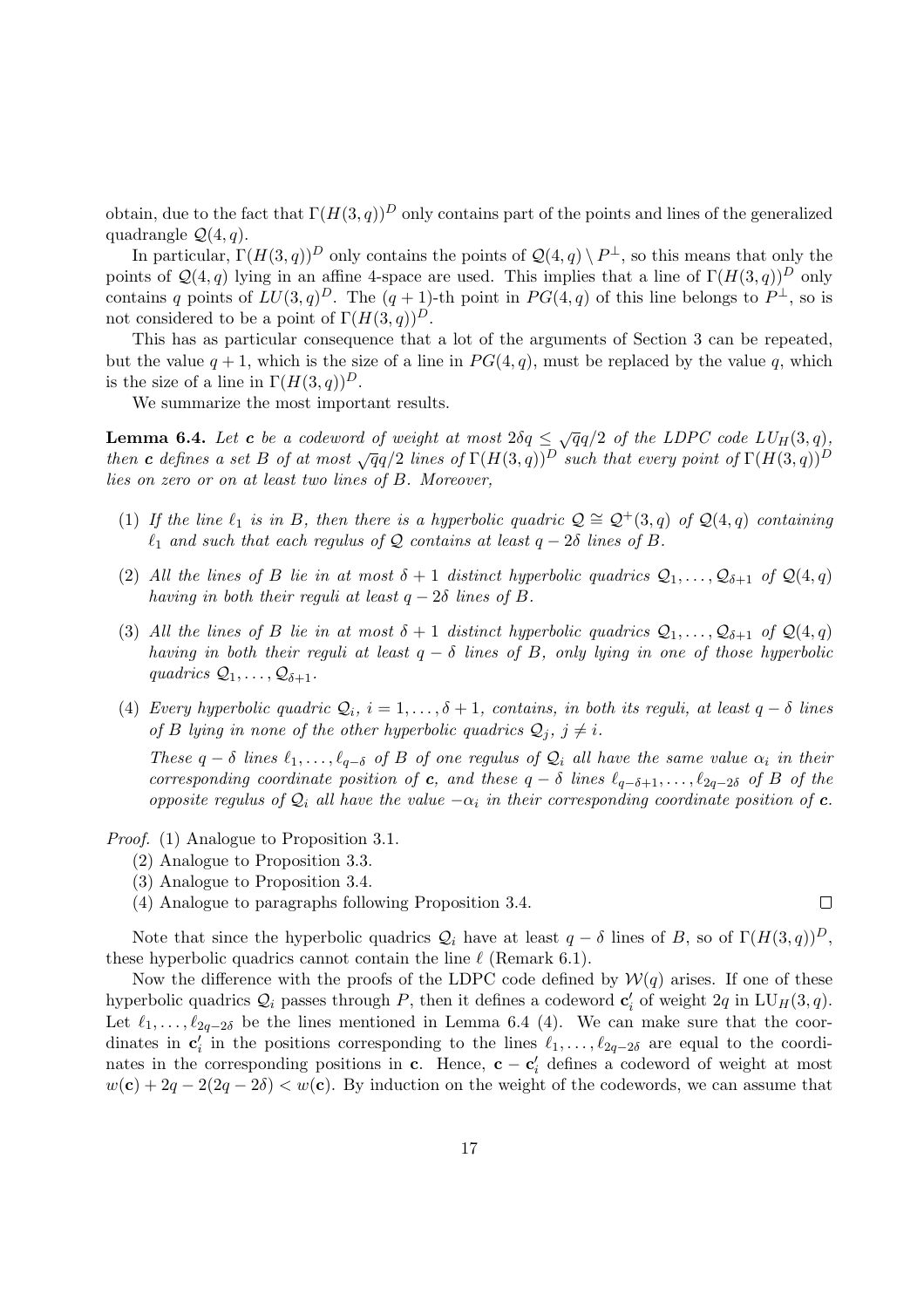these codewords are described as in Remark 6.2, so also c is described as in Remark 6.2.

From now on, we will assume that none of the hyperbolic quadrics  $Q_1, \ldots, Q_{\delta+1}$  passes through P. Then the characterization of the codeword **c** needs to be done in a more elaborate way.

Let  $\mathcal{Q}_i$  be one of the hyperbolic quadrics, containing in each of its reguli at least  $q - \delta$  lines of B. Lemma 6.4 (4) shows that it is possible to associate to every regulus  $\mathcal{R}_1^{(i)}$  $i^{(i)}_1$  of  $\mathcal{Q}_i$  a value denoted by  $\alpha_i$ , and to its opposite regulus  $\mathcal{R}_2^{(i)}$  $\frac{1}{2}$  the value  $-\alpha_i$ . The meaning of this value is that every line of  $\mathcal{R}_1^{(i)}$  $\mathcal{Q}_j, j \neq i$ , not lying in a second hyperbolic quadric  $\mathcal{Q}_j, j \neq i$ , has this value  $\alpha_i$  in its position in the codeword **c**, and that every line of  $\mathcal{R}_2^{(i)}$  $\mathcal{Q}_j^{(i)}$ , not lying in a second hyperbolic quadric  $\mathcal{Q}_j$ ,  $j \neq i$ , has this value  $-\alpha_i$  in its position in the codeword **c**.

Let m be a line of  $\Gamma(H(3,q))^D$  lying in at least two of the hyperbolic quadrics  $\mathcal{Q}_1,\ldots,\mathcal{Q}_{\delta+1}$ . Assume that m belongs to the hyperbolic quadrics  $Q_1, \ldots, Q_r$ , and assume that m lies in the reguli  $\mathcal{R}_1^{(1)}$  $\mathcal{R}_1^{(1)},\ldots,\mathcal{R}_1^{(r)}$ <sup>(r)</sup>. To these reguli correspond the values  $\alpha_1, \ldots, \alpha_r$ . We will show that the coordinate position of the line m in the codeword **c** has as value the sum  $c_m = \alpha_1 + \cdots + \alpha_r$ .

Consider again the line m. There are at least  $q - \delta$  lines of  $\Gamma(H(3, q))^D$  lying in the opposite reguli of  $\mathcal{Q}_1, \ldots, \mathcal{Q}_r$  lying in precisely one of the hyperbolic quadrics  $\mathcal{Q}_1, \ldots, \mathcal{Q}_{\delta+1}$ . These latter lines all belong to B, and have values  $-\alpha_1, \ldots, -\alpha_r$  in their coordinate positions in the codeword c.

It is possible to find a point R on m, only lying in the hyperbolic quadrics  $Q_1, \ldots, Q_r$ , and only lying on lines  $m_1, \ldots, m_r$  of the opposite reguli of  $\mathcal{Q}_1, \ldots, \mathcal{Q}_r$  which lie in precisely one of those hyperbolic quadrics  $\mathcal{Q}_1, \ldots, \mathcal{Q}_{\delta+1}$ . This is possible since  $q - (\delta + 2)\delta > 0$ .

The codeword **c** is orthogonal to the row of  $H = H(3, q)$  defined by R.

So, since the sum of all the values of  $\bf{c}$  in the coordinate positions of the lines of  $\bf{B}$  passing through R must be zero, necessarily m must have the value  $\alpha_1 + \cdots + \alpha_r$  in its coordinate position. If  $\alpha_1 + \cdots + \alpha_r \neq 0$ , then  $m \in B$ , else  $m \notin B$ .

So, we have found the value in the coordinate positions of the codeword  $c$  in the lines of  $\Gamma(H(3,q))^D$  lying in at least two of the hyperbolic quadrics  $\mathcal{Q}_1, \ldots, \mathcal{Q}_{\delta+1}$ .

There is still one remaining possibility regarding the lines of the hyperbolic quadrics  $Q_1, \ldots, Q_{\delta+1}$ . Each of these hyperbolic quadrics contains two lines intersecting the line  $\ell$  in a point different from P. These are not lines of  $\Gamma(H(3,q))^D$ , but they are lines of  $\mathcal{Q}(4,q)$ .

Let m be such a line. Assume that it belongs to the hyperbolic quadrics  $Q_1, \ldots, Q_r$ , and assume that m lies in the reguli  $\mathcal{R}_1^{(1)}$  $\mathcal{R}_1^{(1)},\ldots,\mathcal{R}_1^{(r)}$  $\alpha_1^{(r)}$  to which the values  $\alpha_1, \ldots, \alpha_r$  correspond. The same arguments as above show that it is possible to associate the sum  $c_m = \alpha_1 + \cdots + \alpha_r$  to the line m. The meaning of this value is as follows. If we consider the line m, then it is a line of  $\mathcal{Q}(4,q)$ not considered to be a line of  $\Gamma(H(3,q))^D$  since it intersects  $\ell$ . But it contains q points R' of  $\Gamma(H(3,q))^D$ . It is possible to select a point R' similar to the point R of the preceding paragraphs, and to repeat the arguments for  $R$ , but now for  $R'$ . The codeword c must be orthogonal to the row defined by R'. So if R' is a point of m only lying in the hyperbolic quadrics  $Q_1, \ldots, Q_r$ , then the scalar product of the codeword **c** with the row of  $H$  defined by  $R'$  is zero. But this scalar product is in fact the sum  $\alpha_1 + \cdots + \alpha_r$ . So  $\alpha_1 + \cdots + \alpha_r = 0$ .

These preceding results show that if we interpret **c** as a codeword of the LDPC code arising from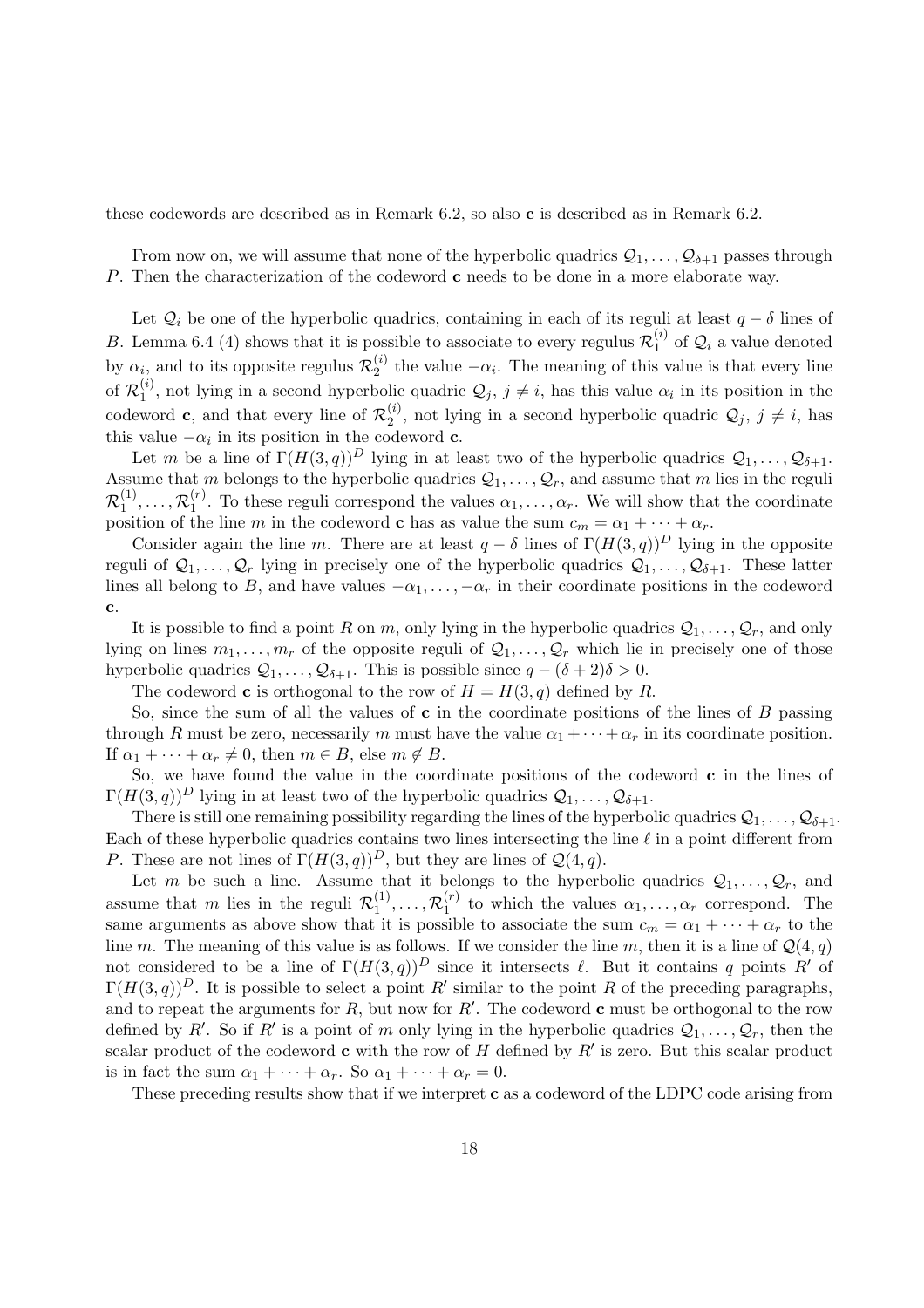$\mathcal{W}(q)$  by again including the positions of the lines of  $\mathcal{Q}(4,q)$  lying in  $\ell^{\perp}$ , by writing the values  $c_m$  in the positions corresponding to the lines m of  $\ell^{\perp}$ , then in fact we have a codeword of the LDPC code defined by  $W(q)$  which is a linear combination of the minimum weight codewords defined by the hyperbolic quadrics  $\mathcal{Q}_1, \ldots, \mathcal{Q}_{\delta+1}$ . The lines of  $\mathcal{Q}_1, \ldots, \mathcal{Q}_{\delta+1}$  intersecting  $\ell$  have the value zero in their coordinate position. Hence, it is possible to shorten this codeword by cancelling the positions corresponding to the lines of  $\ell^{\perp}$ , and to obtain a codeword c' of the LDPC code  $LU_H(3, q)$ . Now c is characterized as in Remark 6.2.

We have obtained the following result.

**Theorem 6.5.** The codewords of  $LU_H(3,q)$ , of weight smaller than or equal to  $\sqrt{q}q/2$  are, modulo linear combinations of codewords of minimal weight 2q, obtained by shortening codewords of weight at most  $\sqrt{q}q/2$ , in the LDPC code defined by  $W(q)$ , where these codewords have zero in the positions of the lines of  $\ell^{\perp}$ . By Proposition 3.5, these codewords in the LDPC code of  $\mathcal{W}(q)$  are linear combinations of codewords of minimal weight  $2(q + 1)$ ; in other words, they arise from the reguli and opposite reguli of hyperbolic quadrics contained in  $\mathcal{Q}(4,q)$ .

#### 6.3 The minimum distance of  $LU_{H^T}(3, q)$

For q even,  $W(q)$  is self-dual (Theorem 2.1 (2)). Since omitting  $P^{\perp}$  and  $\ell^{\perp}$ , with  $P \in \ell$ , also is a self-dual situation,  $LU_H(3, q)$ , q even, is self-dual. So, for q even, the preceding results also characterize small weight codewords in  $LU_{HT}(3, q)$ .

For q odd, LU<sub>H</sub>(3, q)  $\not\cong$  LU<sub>HT</sub>(3, q). This can be seen by looking for the minimum distance of the LDPC code defined by  $\Gamma(H(3,q))^D$ .

We now prove the lower bound on the minimum distance of the LDPC code  $LU_{HT}(3, q)$ , similar to that of Theorem 4.3. The proofs of Lemma 4.1 and of Lemma 4.2 are completely similar, but again, in the proofs,  $q + 1$  has to be replaced by q since a point of  $\Gamma(H(3, q))^D$  lies on q lines of  $\Gamma(H(3,q))^D$ .

We summarize the two lemmas similar to Lemma 4.1 and Lemma 4.2. From Property  $(*)$ , a codeword in the LDPC code arising from  $\Gamma(H(3,q))^D$  defines a point set in  $\mathcal{Q}(4,q) \setminus (P^{\perp} \cup \ell^{\perp})$ with the property that every line of  $\mathcal{Q}(4,q) \setminus (P^{\perp} \cup \ell^{\perp})$  meets this point set in 0 or in at least 2 points. Let S be a set of points with this property. With a conic of  $\Gamma(H(3,q))$ , we denote the set of  $q-1, q$ , or  $q+1$  points of a conic of  $\mathcal{Q}(4, q)$ , lying in  $\Gamma(H(3, q))$ .

**Lemma 6.6.** Let x be the maximal size of intersection of S with a conic C of  $\Gamma(H(3,q))$ , q odd. Then  $|S| \geq xq/2$ .

**Lemma 6.7.** Let x be the maximal size of intersection of S with a conic of  $\Gamma(H(3,q))$ , q odd. Then,

$$
|S| \ge \frac{4q^2 - 8q + 4}{8x} + 2q + \frac{x}{8} - \frac{1}{2}.
$$

Putting the two bounds on  $|S|$  equal to each other gives the value for x leading to the following lower bound on the minimum distance of  $LU_{H^T}(3, q)$ .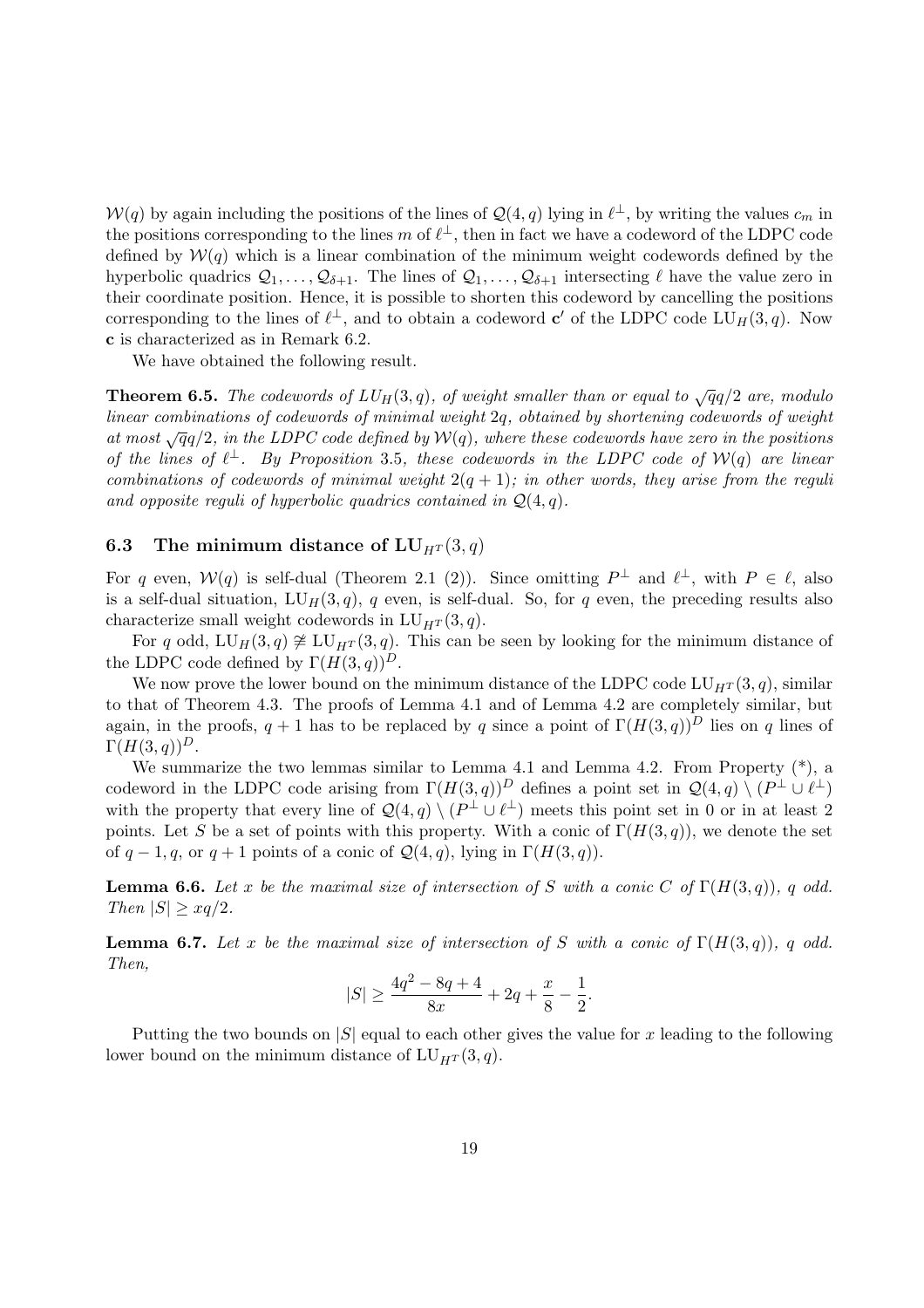**Theorem 6.8.** The LDPC code  $LU_{HT}(3,q)$ , q odd,  $q \geq 5$ , has minimum distance at least

$$
\frac{4q^2 - q + q\sqrt{4q^3 + 7q^2 - 2q}}{4q - 1} \approx \frac{q\sqrt{q}}{2}.
$$

Acknowledgement: The authors thank the referees for their valuable comments. The first author also thanks the Department of Pure Mathematics and Computer Algebra at Ghent University where part of the work was completed.

### References

- [1] B. Bagchi and N.S. Narasimha Sastry, Codes associated with generalized polygons, Geom. Dedicata, Vol. 27 (1988) pp. 1–8.
- [2] M.C. Davey and D.J.C. MacKay, Low density parity check codes over  $GF(q)$ , IEEE Communications Letters, Vol. 2, No. 6 (1998) pp. 165–167.
- [3] M.P.C. Fossorier, Quasicyclic low-density parity-check codes from circulant permutation matrices, IEEE Trans. Inform. Theory, Vol. 50 (2004) pp. 1788–1793.
- [4] R.G. Gallager, Low density parity check codes, IRE Trans. Inform. Theory, Vol. 8 (1962) pp. 21–28.
- [5] J.W.P. Hirschfeld and J.A. Thas, *General Galois Geometries*. Oxford University Press (1991).
- [6] X.Y. Hu, M.P.C. Fossorier and E. Eleftheriou, On the computation of the minimum distance of low-density parity-check codes, 2004 IEEE International Conference on Communications, Vol. 2 (2004) pp. 767–771.
- [7] S.J. Johnson and S.R. Weller, Construction of low-density parity-check codes from Kirkman triple systems, In Proc. IEEE Globecom Conf., San Antonio, TX, Nov. 2001, available at http://www.ee.newcastle.edu.au/users/staff/steve/
- [8] S.J. Johnson and S.R. Weller, Regular low-density parity-check codes from combinatorial designs, In Proc. IEEE Inform. Theory Workshop, Cairns, Australia, Sep. 2001, pp. 90–92.
- [9] S.J. Johnson and S.R. Weller, Codes for iterative decoding from partial geometries, Proc. IEEE Int. Symp. Inform. Theory, Switzerland, June 30 - July 5, (2002), 6 page, extended abstract, available at http://murray.newcastle.edu.au/users/staff/steve/
- [10] J.-L. Kim, U. Peled, I. Perepelitsa, V. Pless and S. Friedland, Explicit construction of families of LDPC codes with no 4-cycles, IEEE Trans. Inform. Theory, Vol. 50 (2004) pp. 2378–2388.
- [11] Y. Kou, S. Lin and M.P.C. Fossorier, Low-density parity-check codes based on finite geometries: a rediscovery and new results, IEEE Trans. Inform. Theory, Vol. 47, No. 7 (2001) pp. 2711– 2736.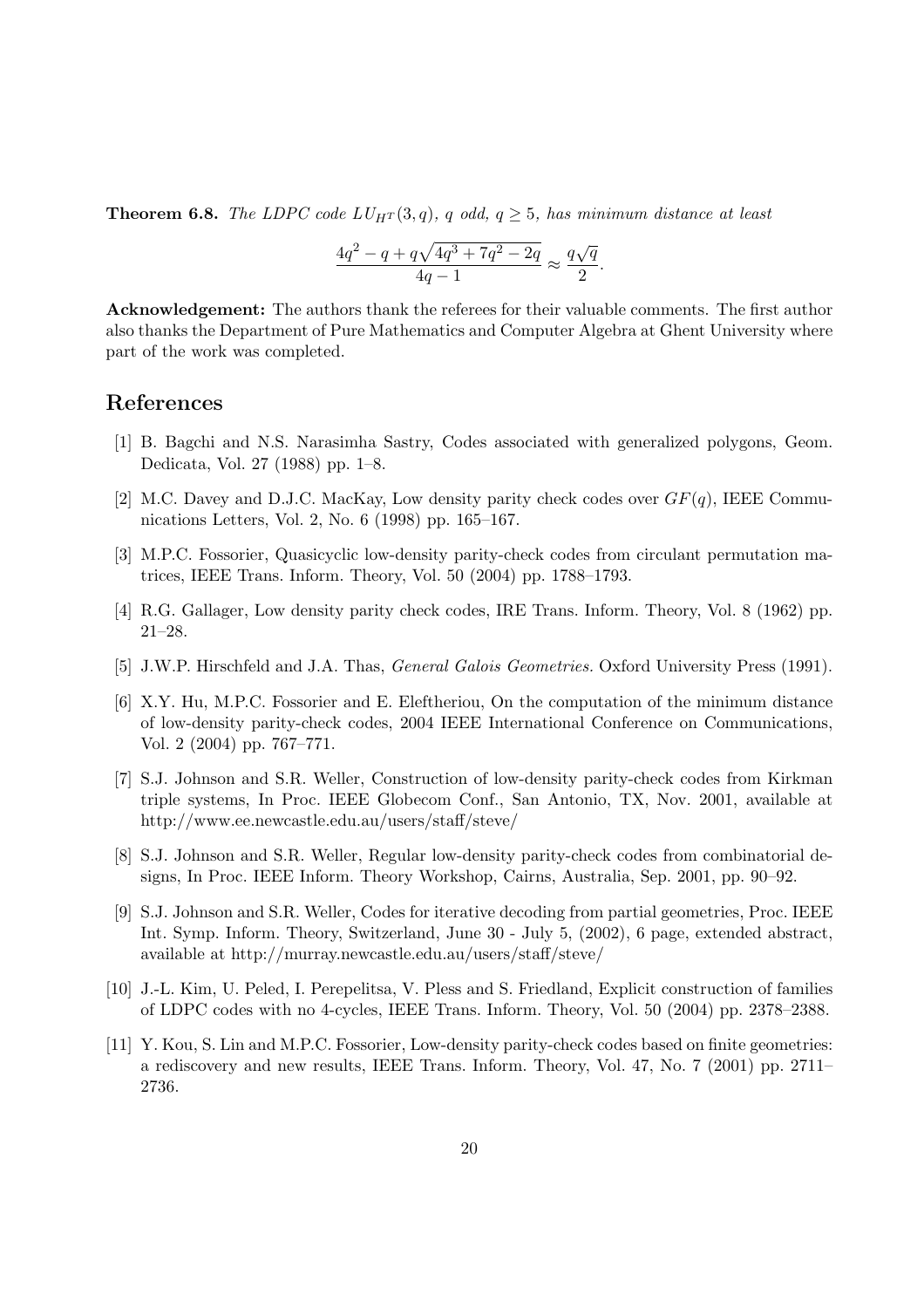- [12] F. Lazebnik and V.A. Ustimenko, Explicit construction of graphs with arbitrary large girth and of large size, Discrete Applied Math., Vol. 60 (1997) pp. 275–284.
- [13] Z. Liu and D.A. Pados, LDPC codes from generalized polygons, IEEE Trans. Inform. Theory, Vol. 51, No. 11 (2005) pp. 3890–3898.
- [14] D.J.C. MacKay, Good error correcting codes based on very sparse matrices, IEEE Trans. Inform. Theory, Vol. 45 (1999) pp. 399-431.
- [15] D.J.C. MacKay and M.C. Davey, Evaluation of Gallager codes for short block length and high rate applications, Codes, Systems and Graphical Models, B. Marcus and J. Rosenthal, editors, Vol. 123, IMA in Math. and its Appl., Springer-Verlag, New York, (2000) pp. 113–130.
- [16] D.J.C. MacKay and R.M. Neal, Near Shannon limit performance of low density parity check codes, Electron. Lett., Vol. 32, No. 18 (1996) pp. 1645–1646.
- [17] G.A. Margulis, Explicit constructions of graphs without short cycles and low density codes, Combinatorica, Vol. 2 (1982) pp. 71–78.
- [18] S.E. Payne and J.A. Thas, Finite Generalized Quadrangles, Pitman Advanced Publishing Program, (1984).
- [19] J. Rosenthal and P.O. Vontobel, Construction of LDPC codes using Ramanujan graphs and ideas from Margulis. Proc. 38th Allerton Conf. on Communications, Control, and Computing, Monticello, IL, Coordinated Science Lab., P.G Voulgaris and R. Srikant, Eds., Oct. 4-6, (2000) pp. 248–257.
- [20] P. Sin and Q. Xiang, On the dimension of certain LDPC codes based on q-regular bipartite graphs, IEEE Trans. Inform. Theory, Vol. 52 (2006) pp. 3735–3737.
- [21] M. Sipser and D.A. Spielman, Expander codes, IEEE Trans. Inform. Theory, Vol. 42 (1996) pp. 1710–1722.
- [22] R.M. Tanner, A recursive approach to low-complexity codes, IEEE Trans. Inform. Theory, Vol. 27 (1981) pp. 533–547.
- [23] R.M. Tanner, Minimum-distance bounds by graph analysis, IEEE Trans. Inform. Theory, Vol. 47 (2001) pp. 808–821.
- [24] R.M. Tanner, D. Sridhara, A. Sridharan, T.E. Fuja and D.J. Costello, Jr., LDPC block and convolutional codes based on circulant matrices, IEEE Trans. Inform. Theory, Vol. 50 (2004) pp. 2966–2984.
- [25] P. O. Vontobel and R M. Tanner, Construction of codes based on finite generalized quadrangles for iterative decoding, Proceedings of 2001 IEEE Intern. Symp. Inform. Theory, Washington, DC, (2001) p. 223.